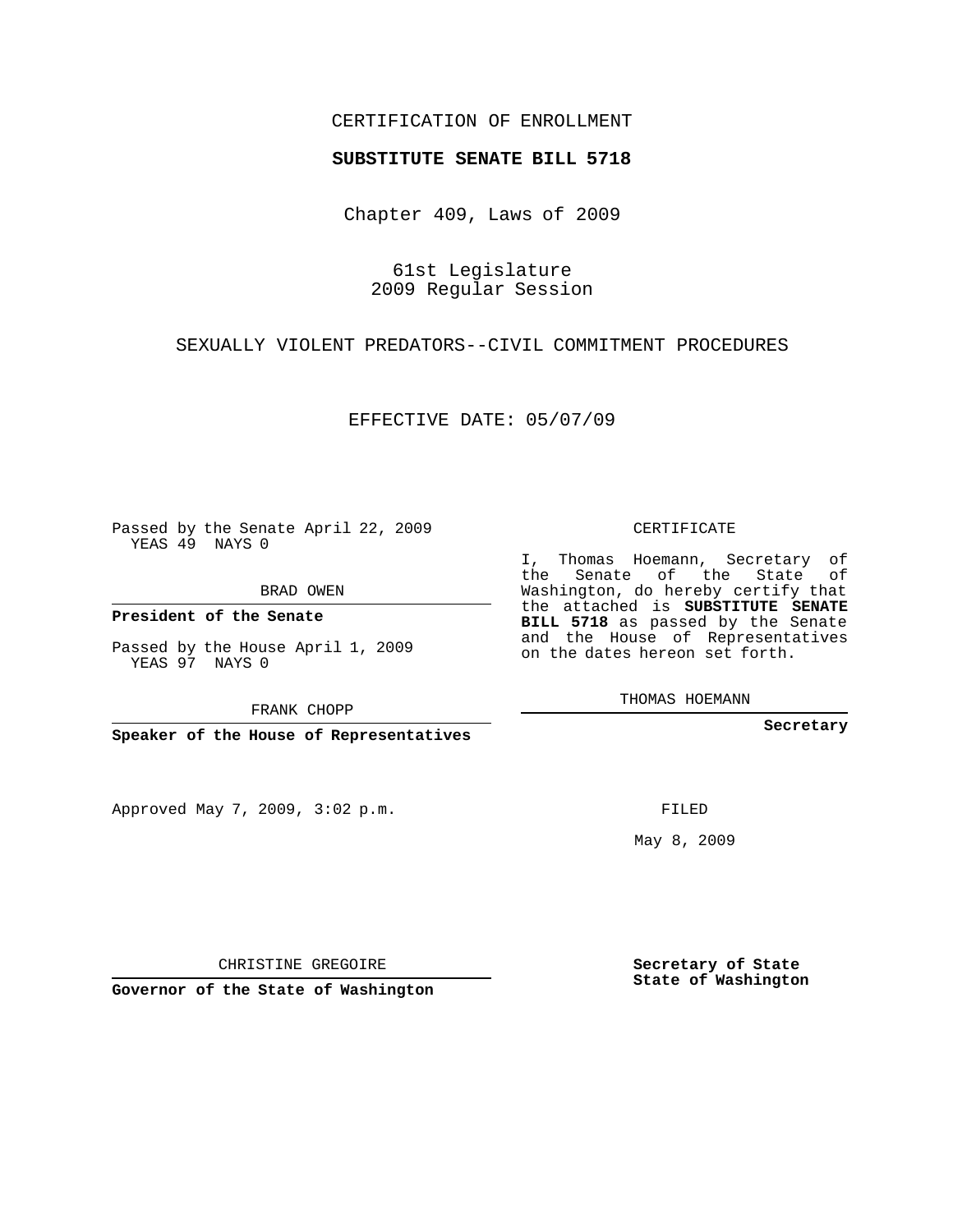## **SUBSTITUTE SENATE BILL 5718** \_\_\_\_\_\_\_\_\_\_\_\_\_\_\_\_\_\_\_\_\_\_\_\_\_\_\_\_\_\_\_\_\_\_\_\_\_\_\_\_\_\_\_\_\_

\_\_\_\_\_\_\_\_\_\_\_\_\_\_\_\_\_\_\_\_\_\_\_\_\_\_\_\_\_\_\_\_\_\_\_\_\_\_\_\_\_\_\_\_\_

AS AMENDED BY THE HOUSE

Passed Legislature - 2009 Regular Session

## **State of Washington 61st Legislature 2009 Regular Session**

**By** Senate Human Services & Corrections (originally sponsored by Senators Regala, Stevens, Holmquist, Hobbs, Carrell, and Hatfield; by request of Attorney General)

READ FIRST TIME 02/25/09.

1 AN ACT Relating to the commitment of sexually violent predators; amending RCW 71.09.020, 71.09.025, 71.09.030, 71.09.040, 71.09.050, 71.09.060, 71.09.080, 71.09.090, 71.09.092, 71.09.096, 71.09.098, 71.09.112, and 71.09.350; adding a new section to chapter 71.09 RCW; creating a new section; and declaring an emergency.

6 BE IT ENACTED BY THE LEGISLATURE OF THE STATE OF WASHINGTON:

 7 **Sec. 1.** RCW 71.09.020 and 2006 c 303 s 10 are each amended to read 8 as follows:

 9 Unless the context clearly requires otherwise, the definitions in 10 this section apply throughout this chapter.

11 (1) "Department" means the department of social and health 12 services.

 (2) "Health care facility" means any hospital, hospice care center, licensed or certified health care facility, health maintenance organization regulated under chapter 48.46 RCW, federally qualified health maintenance organization, federally approved renal dialysis center or facility, or federally approved blood bank.

18 (3) "Health care practitioner" means an individual or firm licensed 19 or certified to engage actively in a regulated health profession.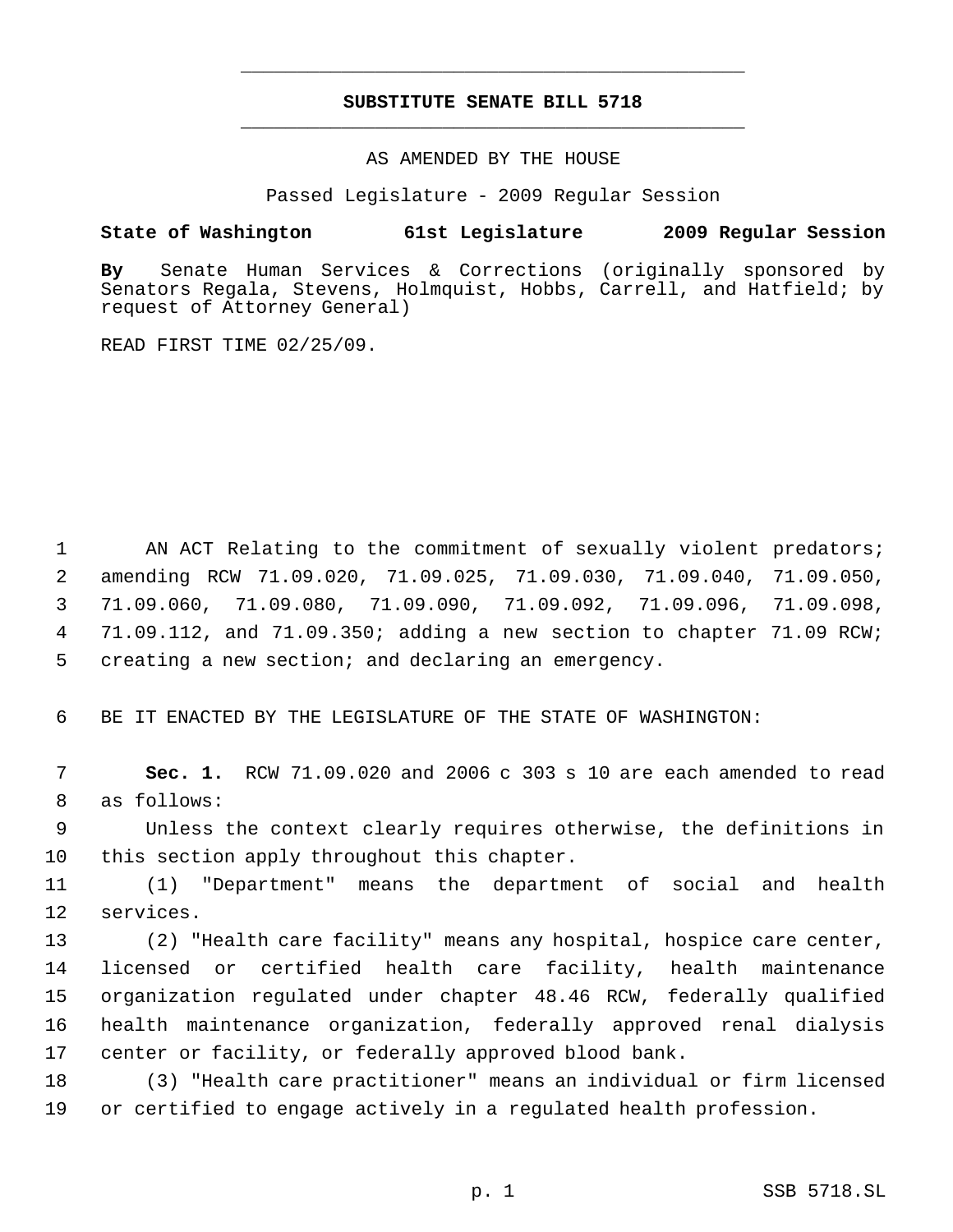(4) "Health care services" means those services provided by health professionals licensed pursuant to RCW 18.120.020(4).

 (5) "Health profession" means those licensed or regulated professions set forth in RCW 18.120.020(4).

 (6) "Less restrictive alternative" means court-ordered treatment in a setting less restrictive than total confinement which satisfies the conditions set forth in RCW 71.09.092. A less restrictive alternative may not include placement in the community protection program as pursuant to RCW 71A.12.230.

 (7) "Likely to engage in predatory acts of sexual violence if not confined in a secure facility" means that the person more probably than not will engage in such acts if released unconditionally from detention on the sexually violent predator petition. Such likelihood must be evidenced by a recent overt act if the person is not totally confined at the time the petition is filed under RCW 71.09.030.

 (8) "Mental abnormality" means a congenital or acquired condition affecting the emotional or volitional capacity which predisposes the person to the commission of criminal sexual acts in a degree constituting such person a menace to the health and safety of others.

 (9) "Personality disorder" means an enduring pattern of inner experience and behavior that deviates markedly from the expectations of 22 the individual's culture, is pervasive and inflexible, has onset in 23 adolescence or early adulthood, is stable over time and leads to distress or impairment. Purported evidence of a personality disorder must be supported by testimony of a licensed forensic psychologist or psychiatrist.

 (10) "Predatory" means acts directed towards: (a) Strangers; (b) individuals with whom a relationship has been established or promoted for the primary purpose of victimization; or (c) persons of casual acquaintance with whom no substantial personal relationship exists.

31 (( $(10)$ )) (11) "Prosecuting agency" means the prosecuting attorney of the county where the person was convicted or charged or the attorney 33 general if requested by the prosecuting attorney, as provided in RCW 71.09.030.

35  $(12)$  "Recent overt act" means any act  $((\theta \hat{r}))_+$  threat<sub>t or</sub> combination thereof that has either caused harm of a sexually violent nature or creates a reasonable apprehension of such harm in the mind of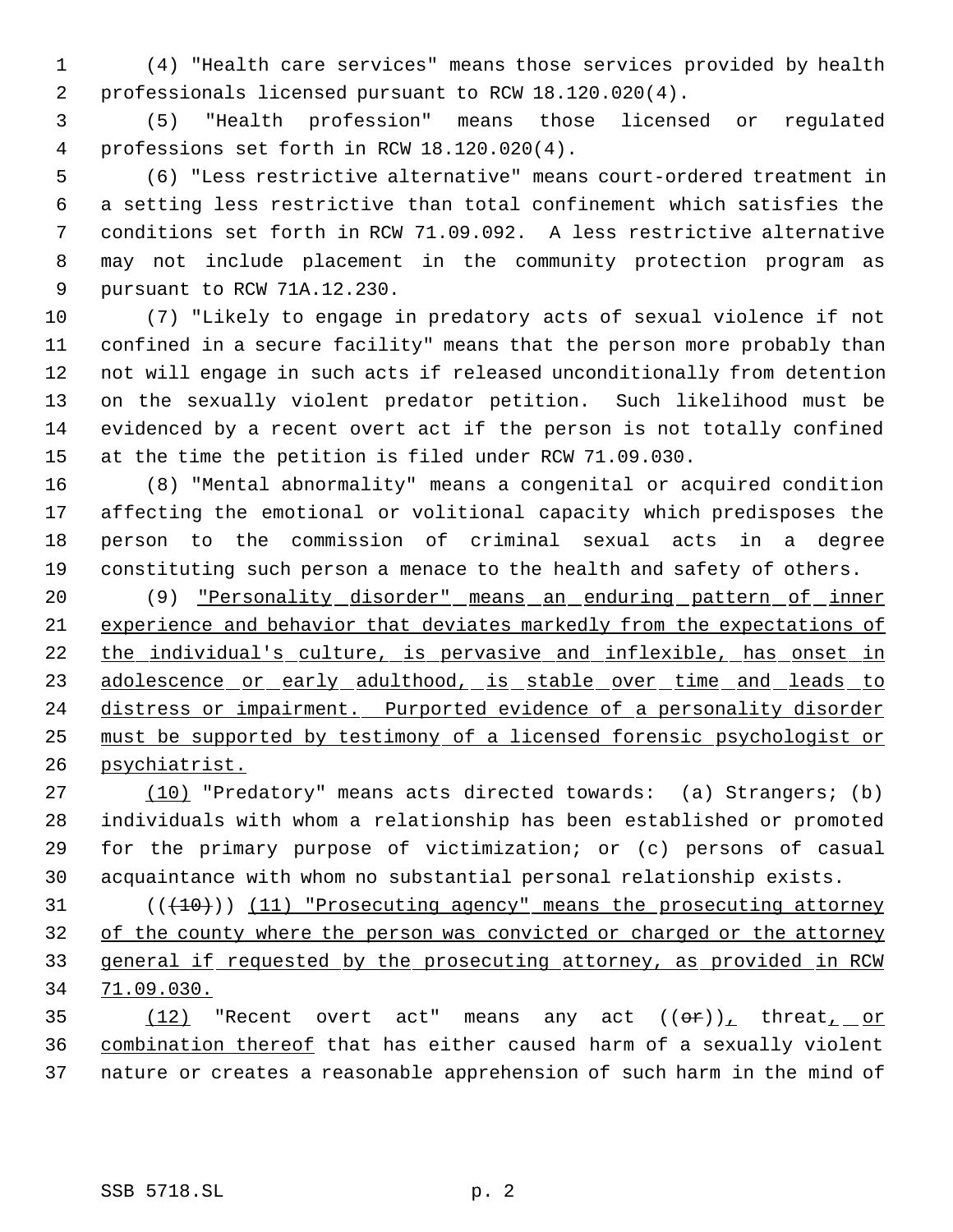an objective person who knows of the history and mental condition of 2 the person engaging in the act or behaviors.

 ( $(\overline{+11})$ ) (13) "Risk potential activity" or "risk potential facility" means an activity or facility that provides a higher incidence of risk to the public from persons conditionally released from the special commitment center. Risk potential activities and facilities include: Public and private schools, school bus stops, licensed day care and licensed preschool facilities, public parks, publicly dedicated trails, sports fields, playgrounds, recreational and community centers, churches, synagogues, temples, mosques, public libraries, public and private youth camps, and others identified by the department following the hearings on a potential site required in RCW 71.09.315. For purposes of this chapter, "school bus stops" does not include bus stops established primarily for public transit.

15  $((+12))$   $(14)$  "Secretary" means the secretary of social and health services or the secretary's designee.

17 (((13))) (15) "Secure facility" means a residential facility for persons civilly confined under the provisions of this chapter that includes security measures sufficient to protect the community. Such facilities include total confinement facilities, secure community transition facilities, and any residence used as a court-ordered placement under RCW 71.09.096.

23 (( $(14)$ )) (16) "Secure community transition facility" means a residential facility for persons civilly committed and conditionally released to a less restrictive alternative under this chapter. A secure community transition facility has supervision and security, and either provides or ensures the provision of sex offender treatment services. Secure community transition facilities include but are not 29 limited to the facility established pursuant to RCW  $71.09.250(1)(a)(i)$  and any community-based facilities established under this chapter and operated by the secretary or under contract with the secretary.

 $(1, 15)$ ) (17) "Sexually violent offense" means an act committed on, before, or after July 1, 1990, that is: (a) An act defined in Title 9A RCW as rape in the first degree, rape in the second degree by forcible compulsion, rape of a child in the first or second degree, statutory rape in the first or second degree, indecent liberties by forcible compulsion, indecent liberties against a child under age fourteen, incest against a child under age fourteen, or child molestation in the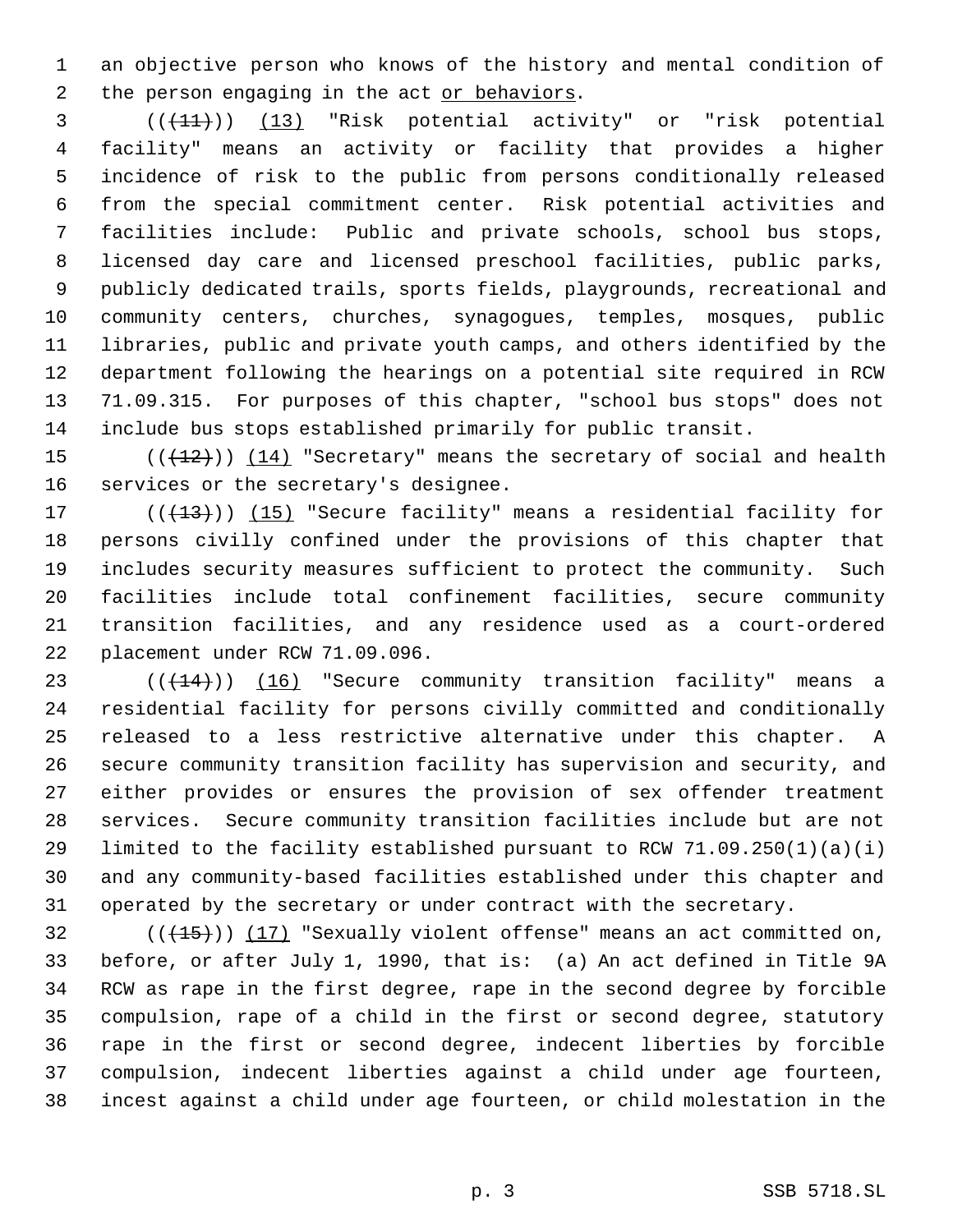first or second degree; (b) a felony offense in effect at any time prior to July 1, 1990, that is comparable to a sexually violent offense as defined in (a) of this subsection, or any federal or out-of-state conviction for a felony offense that under the laws of this state would be a sexually violent offense as defined in this subsection; (c) an act of murder in the first or second degree, assault in the first or second degree, assault of a child in the first or second degree, kidnapping in the first or second degree, burglary in the first degree, residential burglary, or unlawful imprisonment, which act, either at the time of sentencing for the offense or subsequently during civil commitment proceedings pursuant to this chapter, has been determined beyond a reasonable doubt to have been sexually motivated, as that term is defined in RCW 9.94A.030; or (d) an act as described in chapter 9A.28 RCW, that is an attempt, criminal solicitation, or criminal conspiracy to commit one of the felonies designated in (a), (b), or (c) of this subsection.

17 (((+16))) (18) "Sexually violent predator" means any person who has been convicted of or charged with a crime of sexual violence and who suffers from a mental abnormality or personality disorder which makes the person likely to engage in predatory acts of sexual violence if not confined in a secure facility.

 $((+17))$   $(19)$  "Total confinement facility" means a secure facility that provides supervision and sex offender treatment services in a total confinement setting. Total confinement facilities include the special commitment center and any similar facility designated as a total confinement facility by the secretary.

 **Sec. 2.** RCW 71.09.025 and 2008 c 213 s 11 are each amended to read as follows:

 (1)(a) When it appears that a person may meet the criteria of a sexually violent predator as defined in RCW 71.09.020 (16), the agency with jurisdiction shall refer the person in writing to the prosecuting 32 attorney of the county ((where that person was charged)) in which an action under this chapter may be filed pursuant to RCW 71.09.030 and 34 the attorney general, three months prior to:

 (i) The anticipated release from total confinement of a person who has been convicted of a sexually violent offense;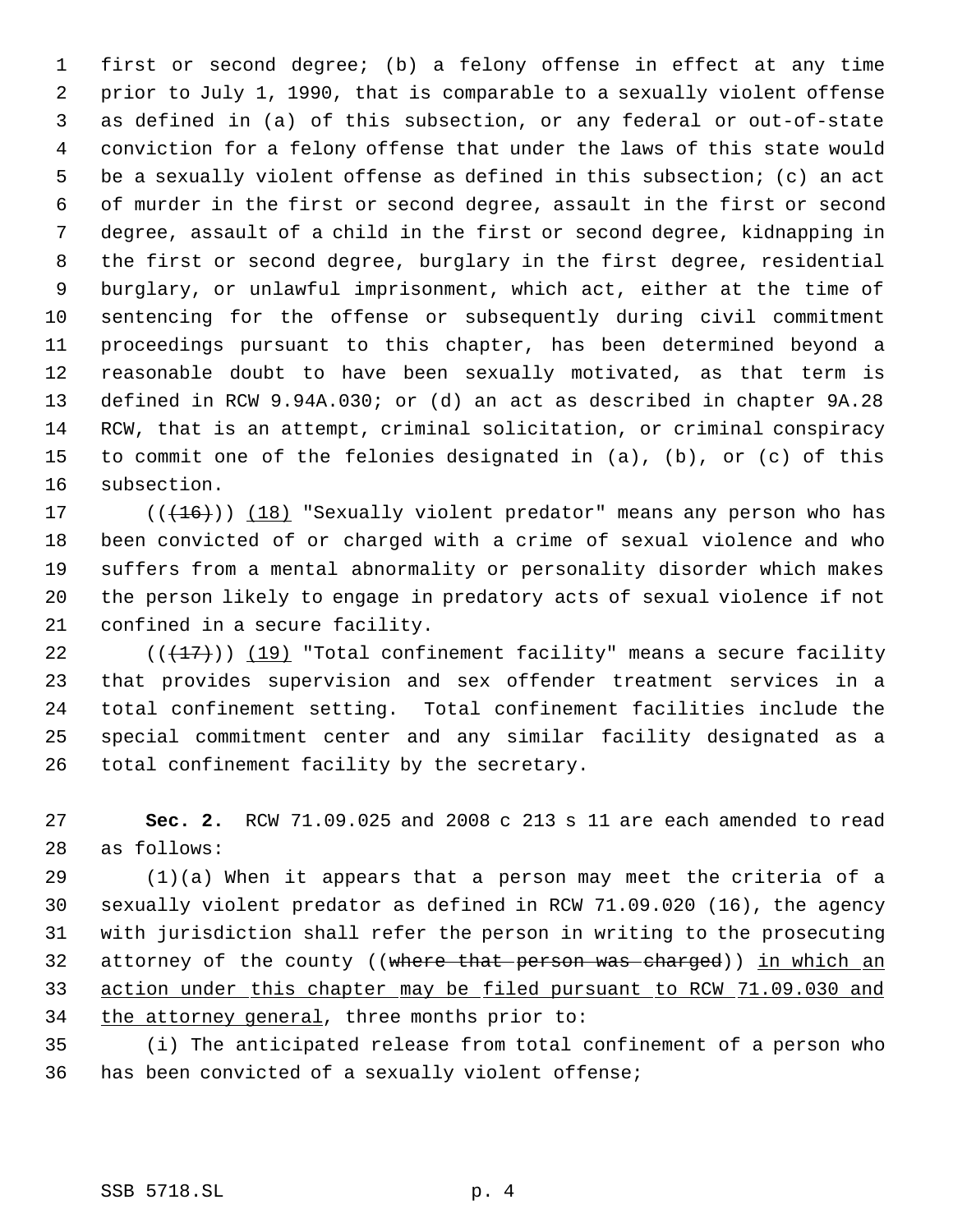(ii) The anticipated release from total confinement of a person found to have committed a sexually violent offense as a juvenile;

 (iii) Release of a person who has been charged with a sexually violent offense and who has been determined to be incompetent to stand trial pursuant to RCW 10.77.086(4); or

 (iv) Release of a person who has been found not guilty by reason of insanity of a sexually violent offense pursuant to RCW 10.77.020(3).

8 (b) The agency shall provide the ((prosecutor)) prosecuting agency with all relevant information including but not limited to the following information:

 (i) A complete copy of the institutional records compiled by the department of corrections relating to the person, and any such out-of-state department of corrections' records, if available;

 (ii) A complete copy, if applicable, of any file compiled by the 15 indeterminate sentence review board relating to the person;

 (iii) All records relating to the psychological or psychiatric evaluation and/or treatment of the person;

 (iv) A current record of all prior arrests and convictions, and full police case reports relating to those arrests and convictions; and

 (v) A current mental health evaluation or mental health records review.

22 (c) The prosecuting agency has the authority, consistent with RCW 23 72.09.345(3), to obtain all records relating to the person if the 24 prosecuting agency deems such records are necessary to fulfill its 25 duties under this chapter. The prosecuting agency may only disclose 26 such records in the course of performing its duties pursuant to this 27 chapter, unless otherwise authorized by law.

28 (d) The prosecuting agency has the authority to utilize the inquiry judge procedures of chapter 10.27 RCW prior to the filing of any action under this chapter to seek the issuance of compulsory process for the production of any records necessary for a determination of whether to seek the civil commitment of a person under this chapter. Any records 33 obtained pursuant to this process may only be disclosed by the prosecuting agency in the course of performing its duties pursuant to 35 this chapter, or unless otherwise authorized by law.

 (2) ((This section applies to acts committed before, on, or after March 26, 1992.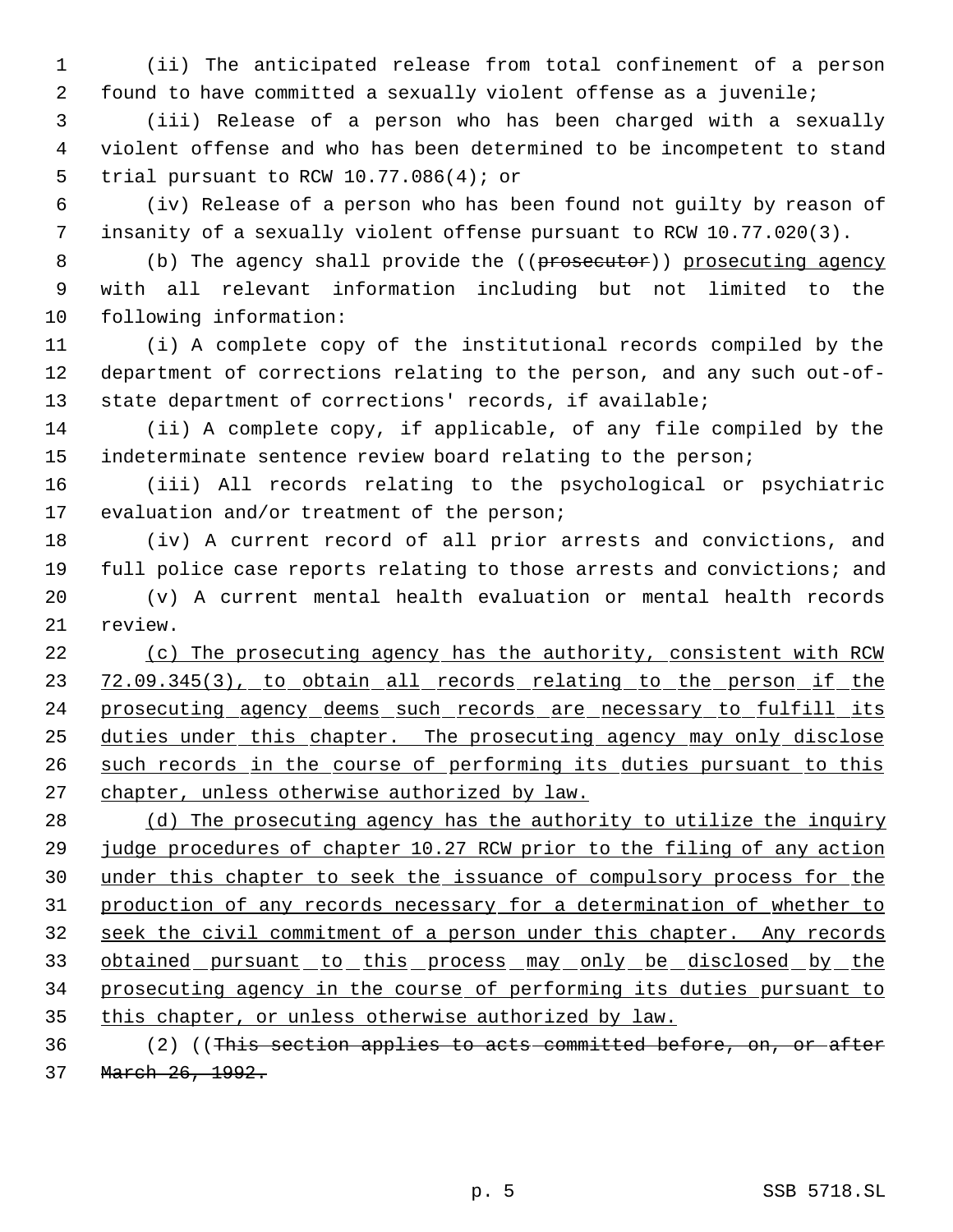$(3)$ )) The agency, its employees, and officials shall be immune from liability for any good-faith conduct under this section.

 ( $(\frac{4}{4})$ ) (3) As used in this section, "agency with jurisdiction" means that agency with the authority to direct the release of a person serving a sentence or term of confinement and includes the department of corrections, the indeterminate sentence review board, and the department of social and health services.

 **Sec. 3.** RCW 71.09.030 and 2008 c 213 s 12 are each amended to read as follows:

 (1) A petition may be filed alleging that a person is a sexually 11 violent predator and stating sufficient facts to support such 12 allegation when it appears that:  $((+1))$   $(a)$  A person who at any time previously has been convicted of a sexually violent offense is about to 14 be released from total confinement ((on, before, or after July 1, 15  $\pm 990$ )); (( $\pm 2$ ))) (b) a person found to have committed a sexually violent offense as a juvenile is about to be released from total confinement 17 ((on, before, or after July 1, 1990));  $((+3))$  (c) a person who has been charged with a sexually violent offense and who has been determined to be incompetent to stand trial is about to be released, or 20 has been released ((on, before, or after July 1, 1990)), pursuant to 21 RCW 10.77.086(4);  $((+4))$   $(d)$  a person who has been found not guilty by reason of insanity of a sexually violent offense is about to be 23 released, or has been released ((on, before, or after July 1, 1990)), pursuant to RCW 10.77.020(3), 10.77.110 (1) or (3), or 10.77.150; or 25  $((+5))$  (e) a person who at any time previously has been convicted of a sexually violent offense and has since been released from total 27 confinement and has committed a recent overt  $act((\div and it appears that$  the person may be a sexually violent predator, the prosecuting attorney 29 of the county where the person was convicted or charged or the attorney general if requested by the prosecuting attorney may file a petition alleging that the person is a "sexually violent predator" and stating 32 sufficient facts to support such allegation)). (2) The petition may be filed by:

(a) The prosecuting attorney of a county in which:

 (i) The person has been charged or convicted with a sexually violent offense;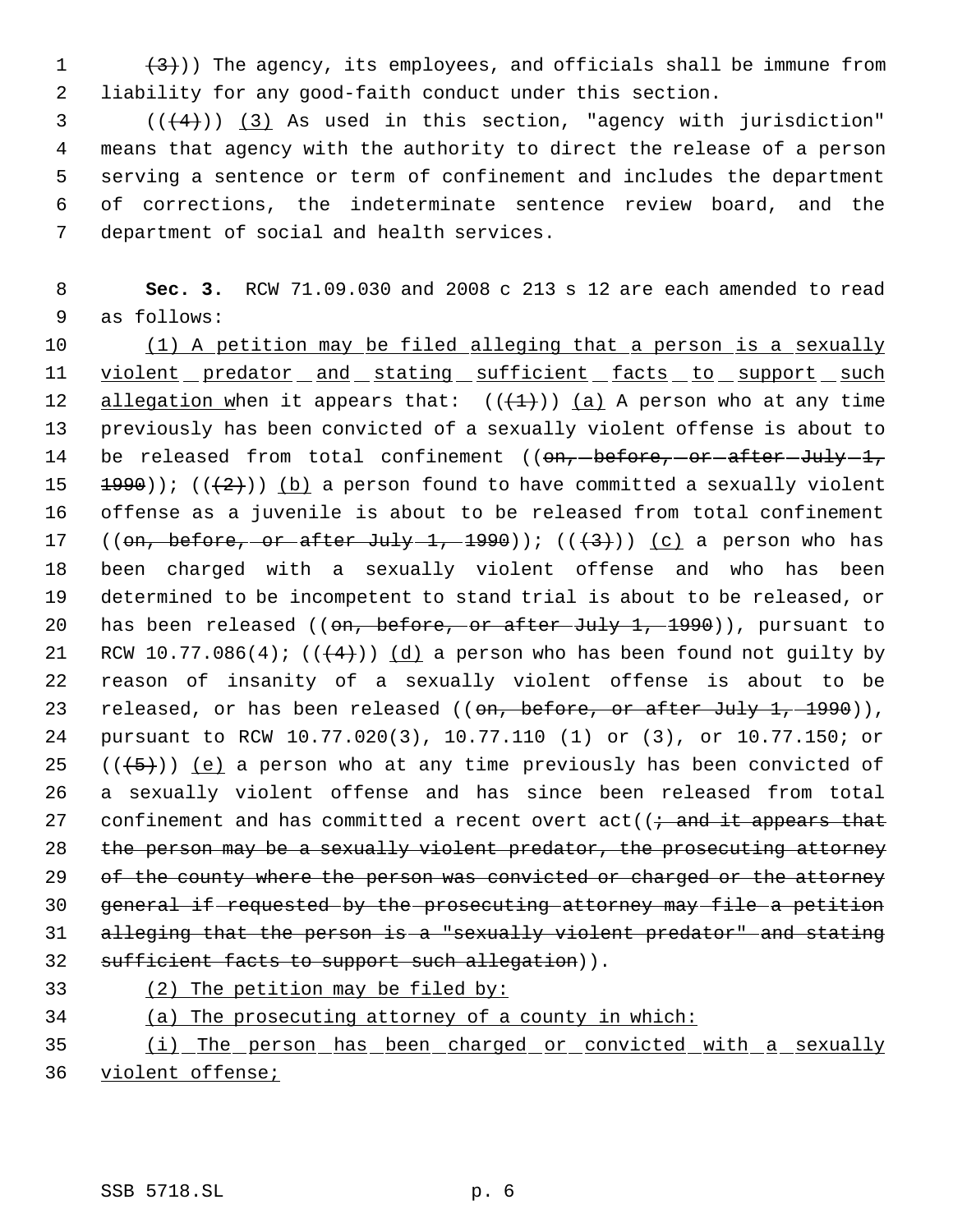(ii) A recent overt act occurred involving a person covered under 2 subsection (1)(e) of this section; or

 (iii) The person committed a recent overt act, or was charged or 4 convicted of a criminal offense that would qualify as a recent overt act, if the only sexually violent offense charge or conviction occurred in a jurisdiction other than Washington; or

 (b) The attorney general, if requested by the county prosecuting 8 attorney identified in (a) of this subsection. If the county 9 prosecuting attorney requests that the attorney general file and 10 prosecute a case under this chapter, then the county shall charge the 11 attorney general only the fees, including filing and jury fees, that 12 would be charged and paid by the county prosecuting attorney, if the 13 county prosecuting attorney retained the case.

 **Sec. 4.** RCW 71.09.040 and 2001 c 286 s 6 are each amended to read as follows:

 (1) Upon the filing of a petition under RCW 71.09.030, the judge shall determine whether probable cause exists to believe that the person named in the petition is a sexually violent predator. If such determination is made the judge shall direct that the person be taken into custody.

 (2) Within seventy-two hours after a person is taken into custody pursuant to subsection (1) of this section, the court shall provide the person with notice of, and an opportunity to appear in person at, a hearing to contest probable cause as to whether the person is a 25 sexually violent predator. In order to assist the person at the 26 hearing, within twenty-four hours of service of the petition, the prosecuting agency shall provide to the person or his or her counsel a 28 copy of all materials provided to the prosecuting agency by the 29 referring agency pursuant to RCW 71.09.025, or obtained by the prosecuting agency pursuant to RCW 71.09.025(1) (c) and (d). At this hearing, the court shall (a) verify the person's identity, and (b) determine whether probable cause exists to believe that the person is a sexually violent predator. At the probable cause hearing, the state may rely upon the petition and certification for determination of probable cause filed pursuant to RCW 71.09.030. The state may supplement this with additional documentary evidence or live testimony. The person may be held in total confinement at the county jail until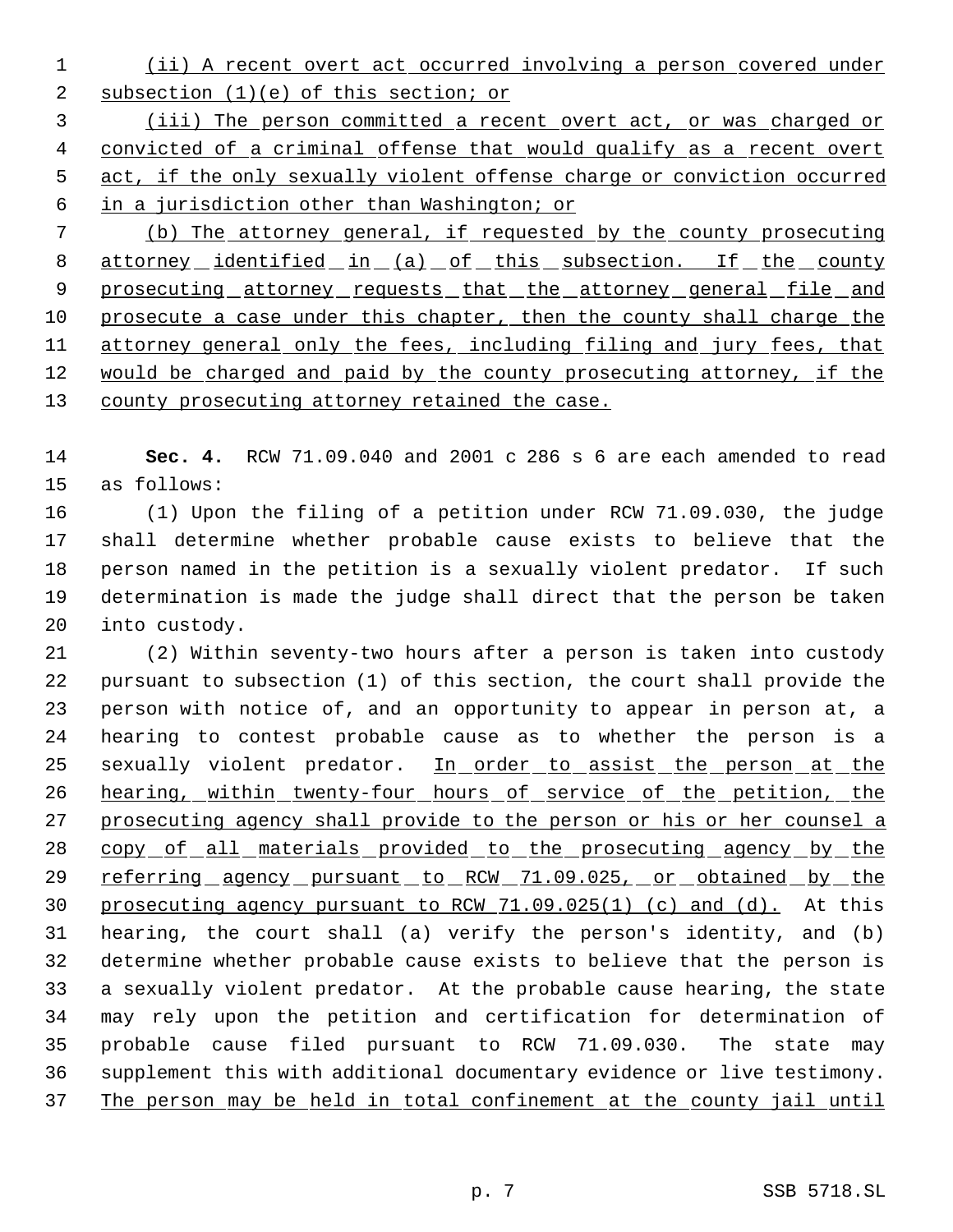1 the trial court renders a decision after the conclusion of the seventy-2 two hour probable cause hearing. The county shall be entitled to 3 reimbursement for the cost of housing and transporting the person pursuant to rules adopted by the secretary.

 (3) At the probable cause hearing, the person shall have the following rights in addition to the rights previously specified: (a) To be represented by counsel; (b) to present evidence on his or her 8 behalf; (c) to cross-examine witnesses who testify against him or her; 9 (d) to view and copy all petitions and reports in the court file. The 10 court must permit a witness called by either party to testify by 11 telephone. Because this is a special proceeding, discovery pursuant to 12 the civil rules shall not occur until after the hearing has been held 13 and the court has issued its decision.

 (4) If the probable cause determination is made, the judge shall direct that the person be transferred to an appropriate facility for an evaluation as to whether the person is a sexually violent predator. The evaluation shall be conducted by a person deemed to be professionally qualified to conduct such an examination pursuant to rules developed by the department of social and health services. In adopting such rules, the department of social and health services shall consult with the department of health and the department of corrections. In no event shall the person be released from confinement prior to trial. A witness called by either party shall be permitted to testify by telephone.

 **Sec. 5.** RCW 71.09.050 and 1995 c 216 s 5 are each amended to read as follows:

 (1) Within forty-five days after the completion of any hearing held pursuant to RCW 71.09.040, the court shall conduct a trial to determine whether the person is a sexually violent predator. The trial may be continued upon the request of either party and a showing of good cause, or by the court on its own motion in the due administration of justice, and when the respondent will not be substantially prejudiced. At all stages of the proceedings under this chapter, any person subject to this chapter shall be entitled to the assistance of counsel, and if the person is indigent, the court shall appoint counsel to assist him or her. The person shall be confined in a secure facility for the duration of the trial.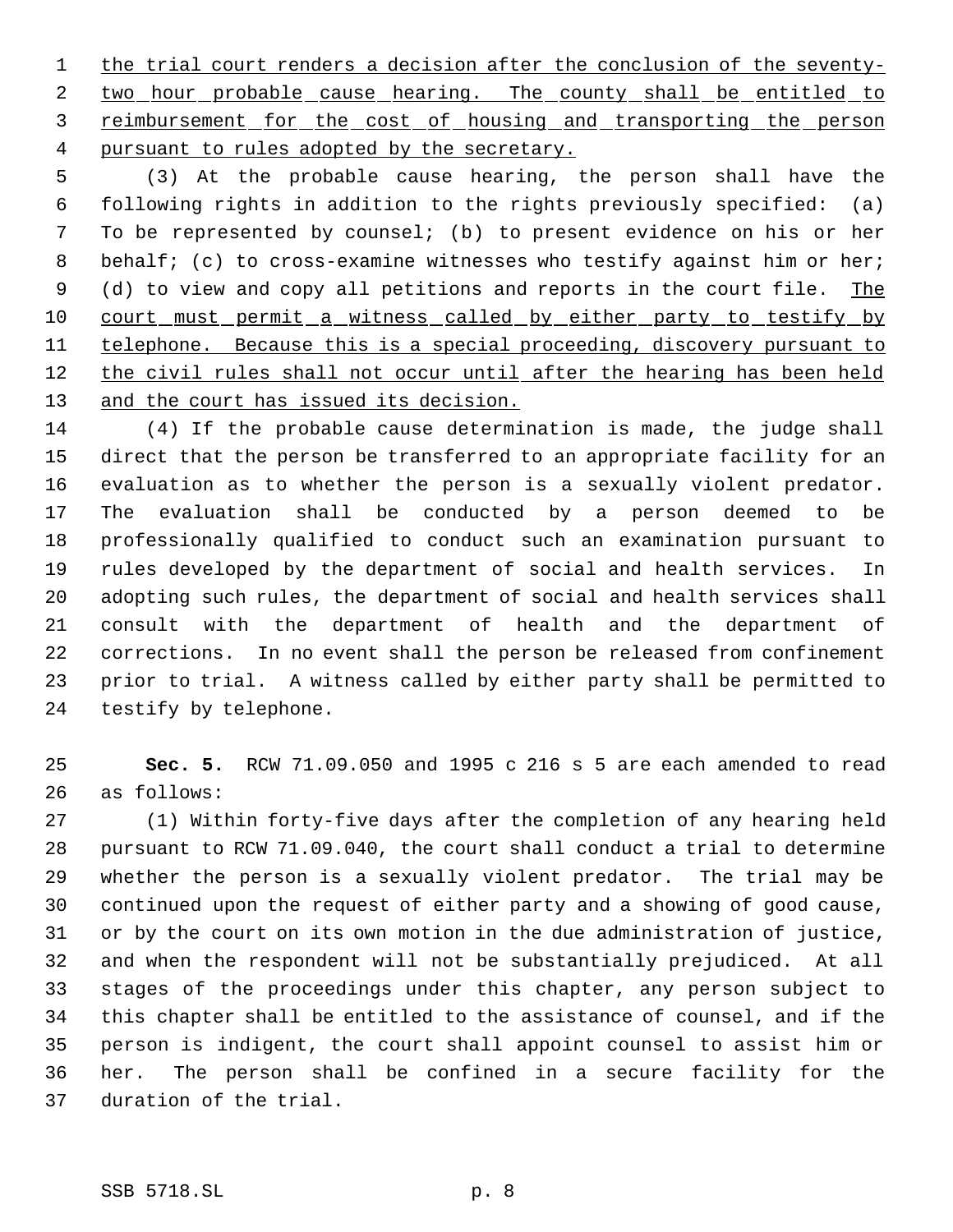(2) Whenever any person is subjected to an examination under this chapter, he or she may retain experts or professional persons to perform an examination on their behalf. When the person wishes to be examined by a qualified expert or professional person of his or her own choice, such examiner shall be permitted to have reasonable access to the person for the purpose of such examination, as well as to all relevant medical and psychological records and reports. In the case of a person who is indigent, the court shall, upon the person's request, assist the person in obtaining an expert or professional person to perform an examination or participate in the trial on the person's behalf.

12 (3) The person, the prosecuting ((attorney or attorney general)) 13 agency, or the judge shall have the right to demand that the trial be before a twelve-person jury. If no demand is made, the trial shall be before the court.

 **Sec. 6.** RCW 71.09.060 and 2008 c 213 s 13 are each amended to read as follows:

 (1) The court or jury shall determine whether, beyond a reasonable doubt, the person is a sexually violent predator. In determining whether or not the person would be likely to engage in predatory acts of sexual violence if not confined in a secure facility, the fact finder may consider only placement conditions and voluntary treatment options that would exist for the person if unconditionally released from detention on the sexually violent predator petition. The community protection program under RCW 71A.12.230 may not be considered as a placement condition or treatment option available to the person if unconditionally released from detention on a sexually violent predator petition. When the determination is made by a jury, the verdict must be unanimous.

 If, on the date that the petition is filed, the person was living in the community after release from custody, the state must also prove beyond a reasonable doubt that the person had committed a recent overt act. If the state alleges that the prior sexually violent offense that forms the basis for the petition for commitment was an act that was sexually motivated as provided in RCW 71.09.020(15)(c), the state must prove beyond a reasonable doubt that the alleged sexually violent act was sexually motivated as defined in RCW 9.94A.030.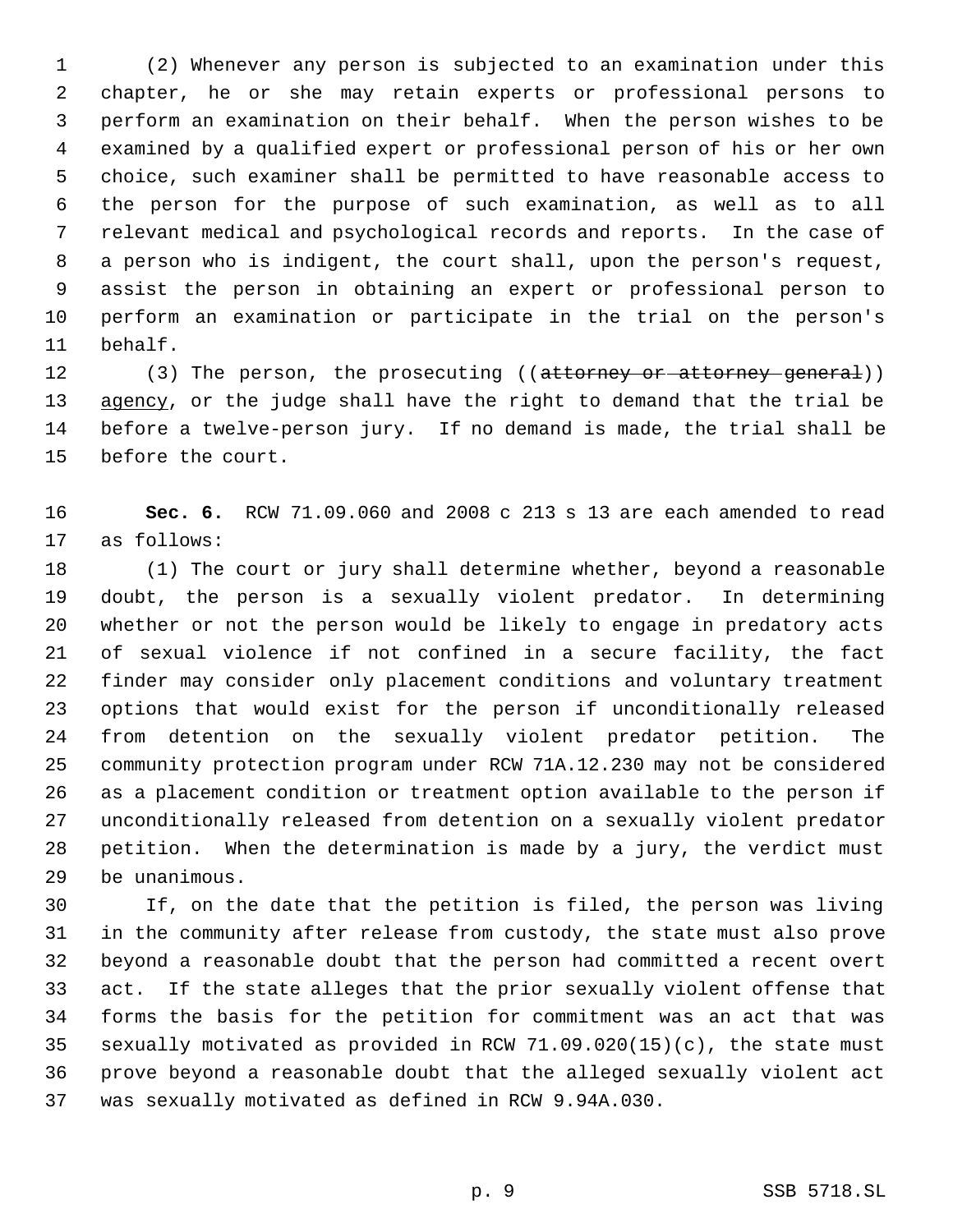If the court or jury determines that the person is a sexually violent predator, the person shall be committed to the custody of the department of social and health services for placement in a secure facility operated by the department of social and health services for control, care, and treatment until such time as: (a) The person's condition has so changed that the person no longer meets the definition of a sexually violent predator; or (b) conditional release to a less restrictive alternative as set forth in RCW 71.09.092 is in the best interest of the person and conditions can be imposed that would adequately protect the community.

 If the court or unanimous jury decides that the state has not met its burden of proving that the person is a sexually violent predator, the court shall direct the person's release.

 If the jury is unable to reach a unanimous verdict, the court shall declare a mistrial and set a retrial within forty-five days of the date of the mistrial unless the prosecuting agency earlier moves to dismiss the petition. The retrial may be continued upon the request of either party accompanied by a showing of good cause, or by the court on its own motion in the due administration of justice provided that the respondent will not be substantially prejudiced. In no event may the person be released from confinement prior to retrial or dismissal of the case.

 (2) If the person charged with a sexually violent offense has been 24 found incompetent to stand trial, and is about to  $((+be+))$  be or has been released pursuant to RCW 10.77.086(4), and his or her commitment is sought pursuant to subsection (1) of this section, the court shall first hear evidence and determine whether the person did commit the act or acts charged if the court did not enter a finding prior to dismissal under RCW 10.77.086(4) that the person committed the act or acts charged. The hearing on this issue must comply with all the procedures specified in this section. In addition, the rules of evidence applicable in criminal cases shall apply, and all constitutional rights available to defendants at criminal trials, other than the right not to be tried while incompetent, shall apply. After hearing evidence on this issue, the court shall make specific findings on whether the person did commit the act or acts charged, the extent to which the person's incompetence or developmental disability affected the outcome of the hearing, including its effect on the person's ability to consult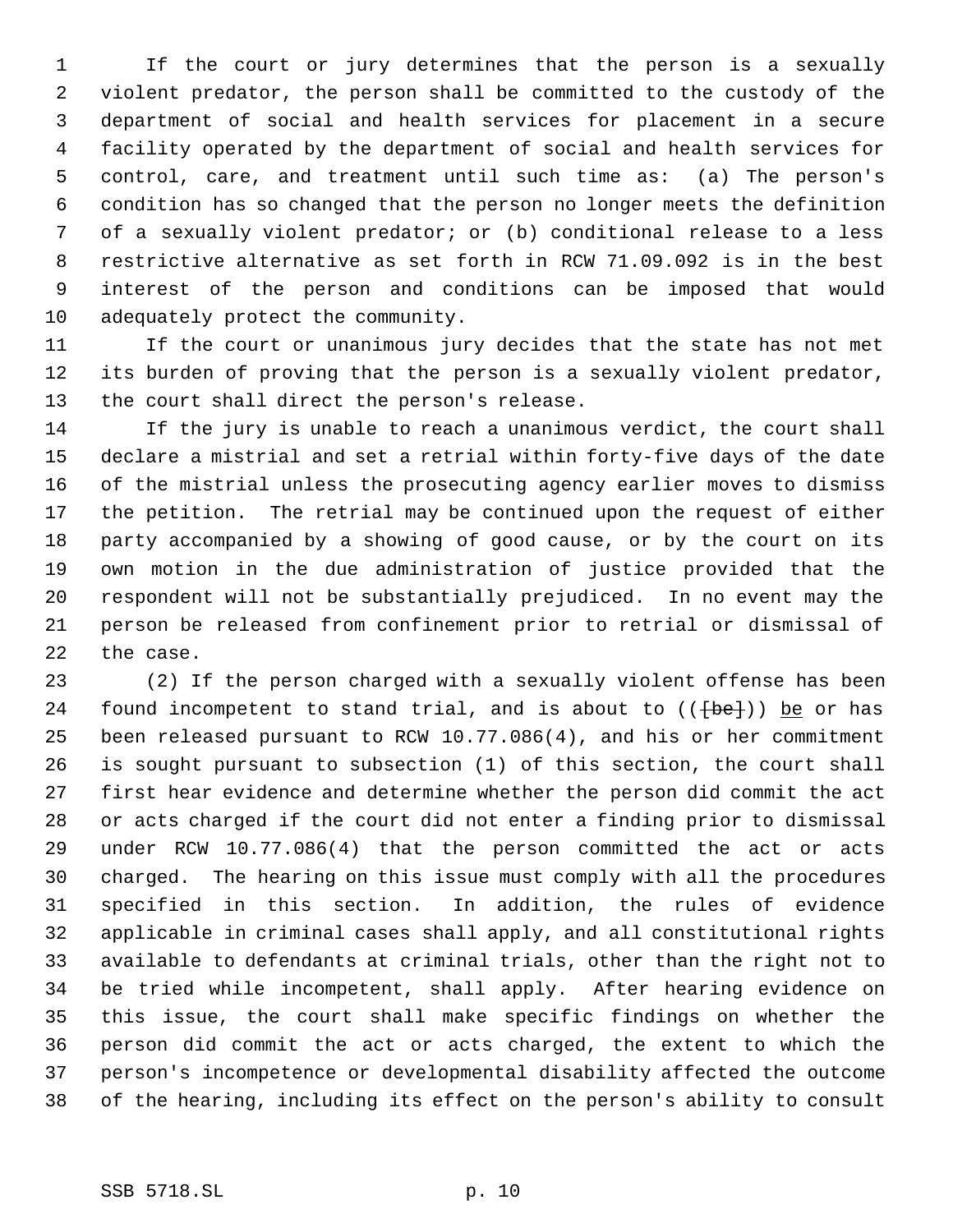with and assist counsel and to testify on his or her own behalf, the extent to which the evidence could be reconstructed without the assistance of the person, and the strength of the prosecution's case. If, after the conclusion of the hearing on this issue, the court finds, beyond a reasonable doubt, that the person did commit the act or acts charged, it shall enter a final order, appealable by the person, on that issue, and may proceed to consider whether the person should be committed pursuant to this section.

9 (3) Except as otherwise provided in this chapter, the state shall 10 comply with RCW 10.77.220 while confining the person ((pursuant to this 11 chapter, except that)). During all court proceedings where the person 12 is present, the person shall be detained in a secure facility. If the 13 proceedings last more than one day, the person may be held in the county jail for the duration of the proceedings, except the person may 15 be returned to the department's custody on weekends and court holidays 16 if the court deems such a transfer feasible. The county shall be 17 entitled to reimbursement for the cost of housing and transporting the 18 person pursuant to rules adopted by the secretary. The department shall not place the person, even temporarily, in a facility on the grounds of any state mental facility or regional habilitation center because these institutions are insufficiently secure for this population.

 (4) A court has jurisdiction to order a less restrictive alternative placement only after a hearing ordered pursuant to RCW 71.09.090 following initial commitment under this section and in accord with the provisions of this chapter.

 **Sec. 7.** RCW 71.09.080 and 1995 c 216 s 8 are each amended to read as follows:

 (1) Any person subjected to restricted liberty as a sexually violent predator pursuant to this chapter shall not forfeit any legal right or suffer any legal disability as a consequence of any actions taken or orders made, other than as specifically provided in this 33 chapter, or as otherwise authorized by law.

 (2) Any person committed pursuant to this chapter has the right to adequate care and individualized treatment. The department of social and health services shall keep records detailing all medical, expert, and professional care and treatment received by a committed person, and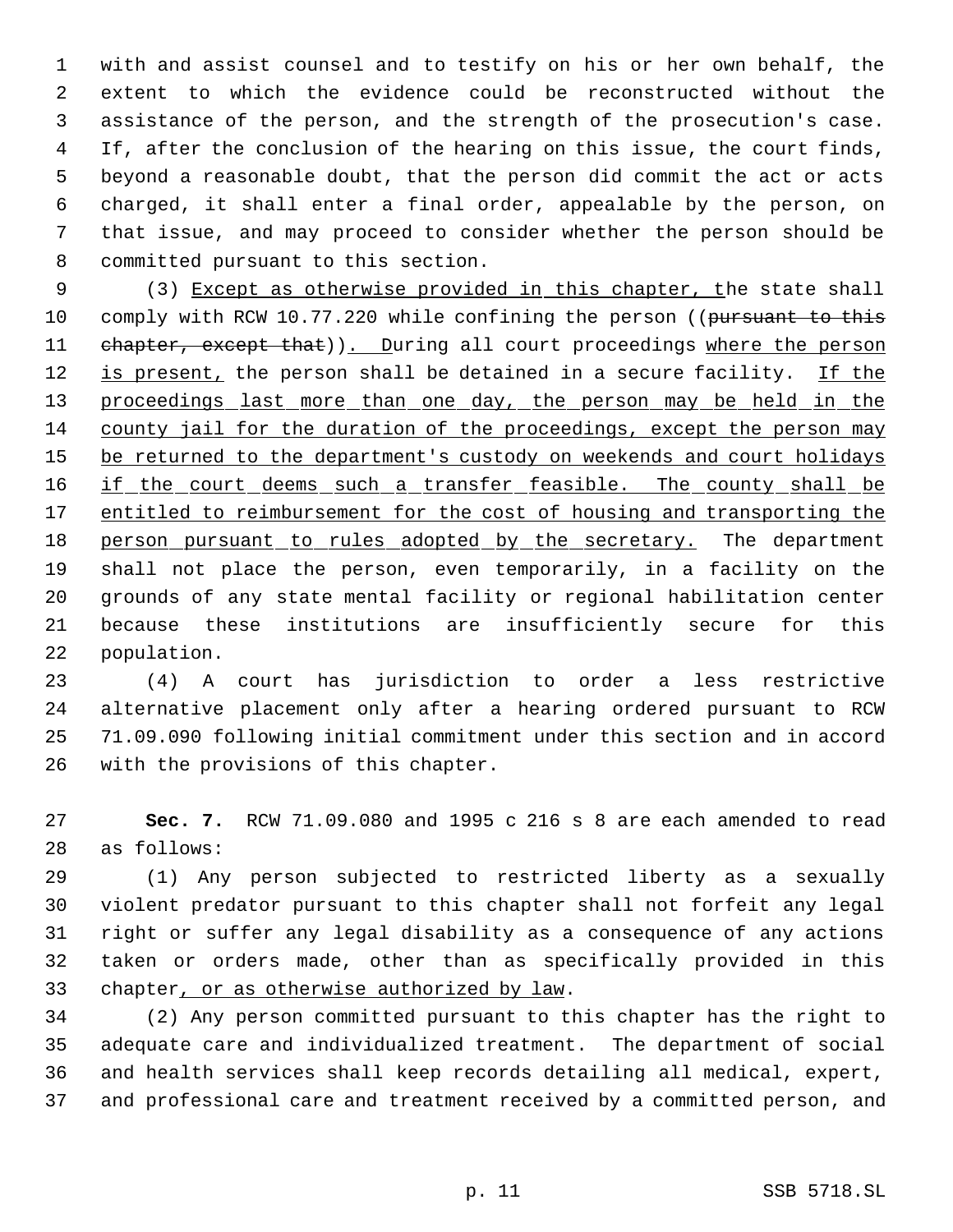shall keep copies of all reports of periodic examinations made pursuant to this chapter. All such records and reports shall be made available upon request only to: The committed person, his or her attorney, the prosecuting attorney, the court, the protection and advocacy agency, or another expert or professional person who, upon proper showing, demonstrates a need for access to such records.

 (3) At the time a person is taken into custody or transferred into a facility pursuant to a petition under this chapter, the professional person in charge of such facility or his or her designee shall take reasonable precautions to inventory and safeguard the personal property of the persons detained or transferred. A copy of the inventory, signed by the staff member making it, shall be given to the person detained and shall, in addition, be open to inspection to any responsible relative, subject to limitations, if any, specifically imposed by the detained person. For purposes of this subsection, "responsible relative" includes the guardian, conservator, attorney, spouse, parent, adult child, or adult brother or sister of the person. The facility shall not disclose the contents of the inventory to any other person without consent of the patient or order of the court.

 (4) Nothing in this chapter prohibits a person presently committed from exercising a right presently available to him or her for the purpose of obtaining release from confinement, including the right to petition for a writ of habeas corpus.

 (5) No indigent person may be conditionally released or unconditionally discharged under this chapter without suitable clothing, and the secretary shall furnish the person with such sum of money as is required by RCW 72.02.100 for persons without ample funds who are released from correctional institutions. As funds are available, the secretary may provide payment to the indigent persons conditionally released pursuant to this chapter consistent with the optional provisions of RCW 72.02.100 and 72.02.110, and may adopt rules to do so.

 (6) If a civil commitment petition is dismissed, or a trier of fact determines that a person does not meet civil commitment criteria, the person shall be released within twenty-four hours of service of the release order on the superintendent of the special commitment center, 37 or later by agreement of the person who is the subject of the petition.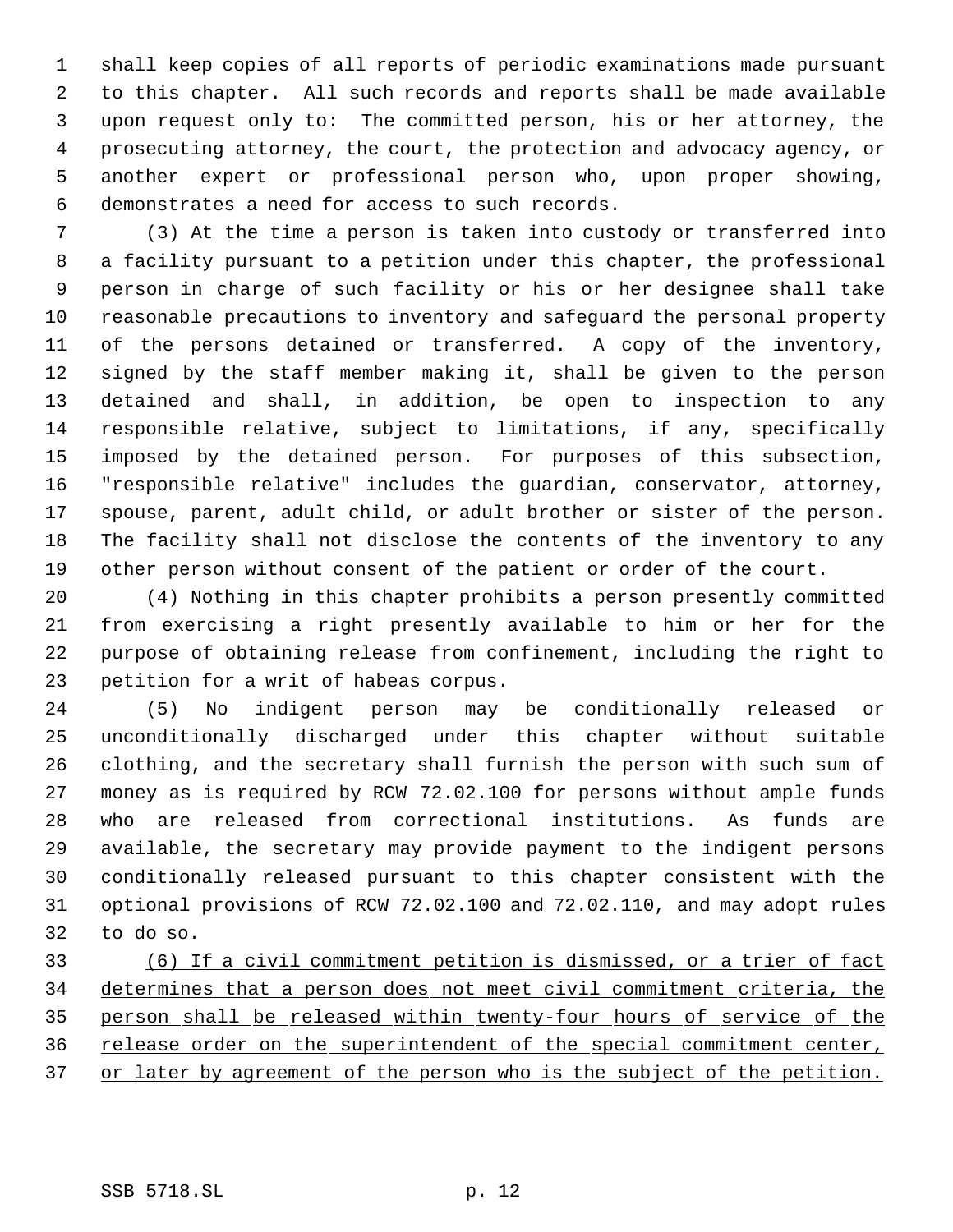**Sec. 8.** RCW 71.09.090 and 2005 c 344 s 2 are each amended to read as follows:

 (1) If the secretary determines that the person's condition has so changed that either: (a) The person no longer meets the definition of a sexually violent predator; or (b) conditional release to a less restrictive alternative is in the best interest of the person and conditions can be imposed that adequately protect the community, the secretary shall authorize the person to petition the court for conditional release to a less restrictive alternative or unconditional discharge. The petition shall be filed with the court and served upon the prosecuting agency responsible for the initial commitment. The court, upon receipt of the petition for conditional release to a less restrictive alternative or unconditional discharge, shall within forty-five days order a hearing.

 (2)(a) Nothing contained in this chapter shall prohibit the person from otherwise petitioning the court for conditional release to a less restrictive alternative or unconditional discharge without the secretary's approval. The secretary shall provide the committed person with an annual written notice of the person's right to petition the court for conditional release to a less restrictive alternative or unconditional discharge over the secretary's objection. The notice shall contain a waiver of rights. The secretary shall file the notice and waiver form and the annual report with the court. If the person does not affirmatively waive the right to petition, the court shall set a show cause hearing to determine whether probable cause exists to warrant a hearing on whether the person's condition has so changed that: (i) He or she no longer meets the definition of a sexually violent predator; or (ii) conditional release to a proposed less restrictive alternative would be in the best interest of the person and conditions can be imposed that would adequately protect the community.

 (b) The committed person shall have a right to have an attorney represent him or her at the show cause hearing, which may be conducted solely on the basis of affidavits or declarations, but the person is not entitled to be present at the show cause hearing. At the show cause hearing, the prosecuting attorney or attorney general shall present prima facie evidence establishing that the committed person continues to meet the definition of a sexually violent predator and that a less restrictive alternative is not in the best interest of the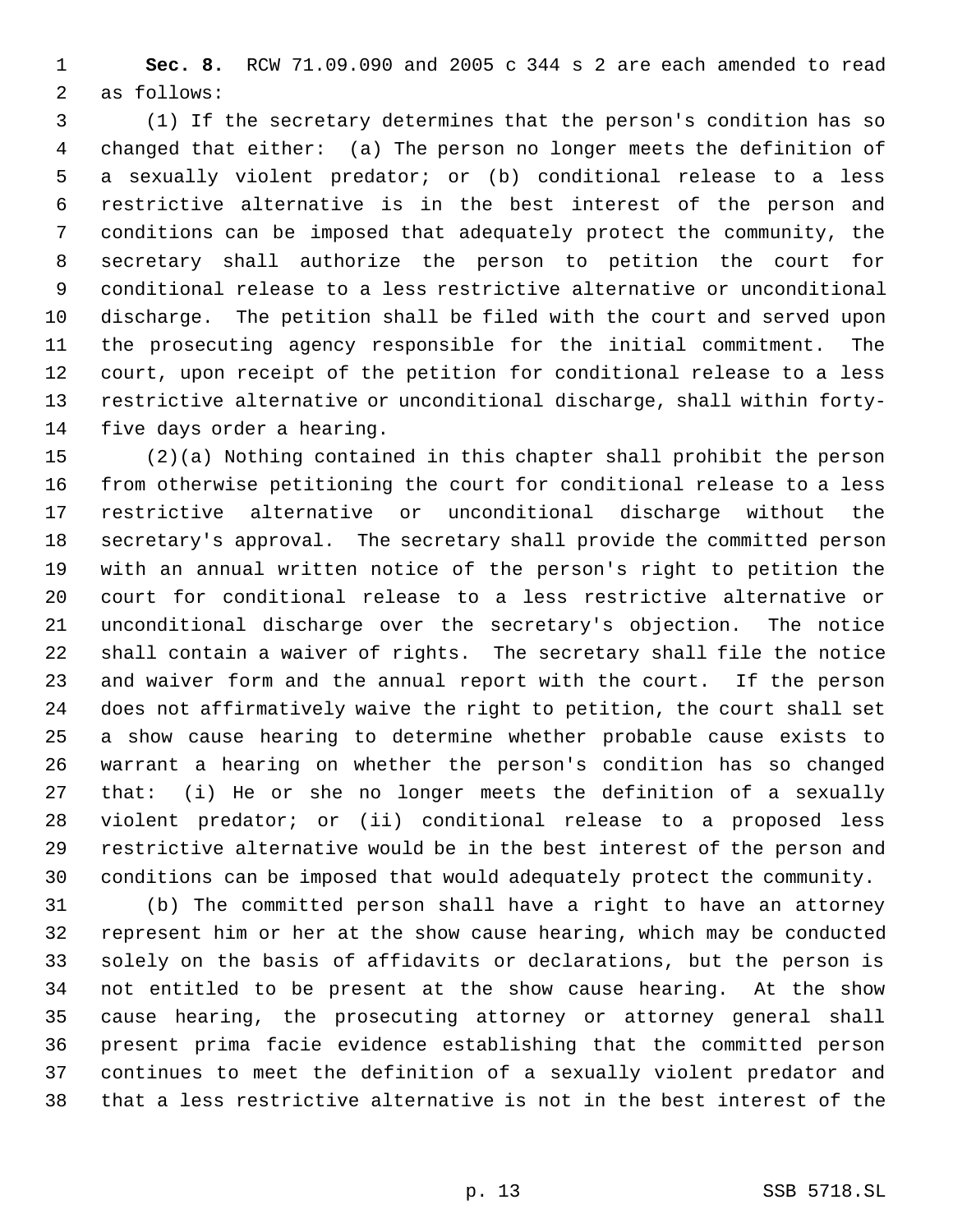person and conditions cannot be imposed that adequately protect the community. In making this showing, the state may rely exclusively upon the annual report prepared pursuant to RCW 71.09.070. The committed person may present responsive affidavits or declarations to which the state may reply.

 (c) If the court at the show cause hearing determines that either: (i) The state has failed to present prima facie evidence that the committed person continues to meet the definition of a sexually violent predator and that no proposed less restrictive alternative is in the best interest of the person and conditions cannot be imposed that would adequately protect the community; or (ii) probable cause exists to believe that the person's condition has so changed that: (A) The 13 person no longer meets the definition of a sexually violent predator; or (B) release to a proposed less restrictive alternative would be in the best interest of the person and conditions can be imposed that would adequately protect the community, then the court shall set a hearing on either or both issues.

 (d) If the court has not previously considered the issue of release to a less restrictive alternative, either through a trial on the merits or through the procedures set forth in RCW 71.09.094(1), the court shall consider whether release to a less restrictive alternative would be in the best interests of the person and conditions can be imposed that would adequately protect the community, without considering 24 whether the person's condition has changed. The court may not find probable cause for a trial addressing less restrictive alternatives unless a proposed less restrictive alternative placement meeting the conditions of RCW 71.09.092 is presented to the court at the show cause 28 hearing.

 (3)(a) At the hearing resulting from subsection (1) or (2) of this section, the committed person shall be entitled to be present and to the benefit of all constitutional protections that were afforded to the person at the initial commitment proceeding. The prosecuting agency 33 ((or the attorney general if requested by the county)) shall represent the state and shall have a right to a jury trial and to have the committed person evaluated by experts chosen by the state. The committed person shall also have the right to a jury trial and the right to have experts evaluate him or her on his or her behalf and the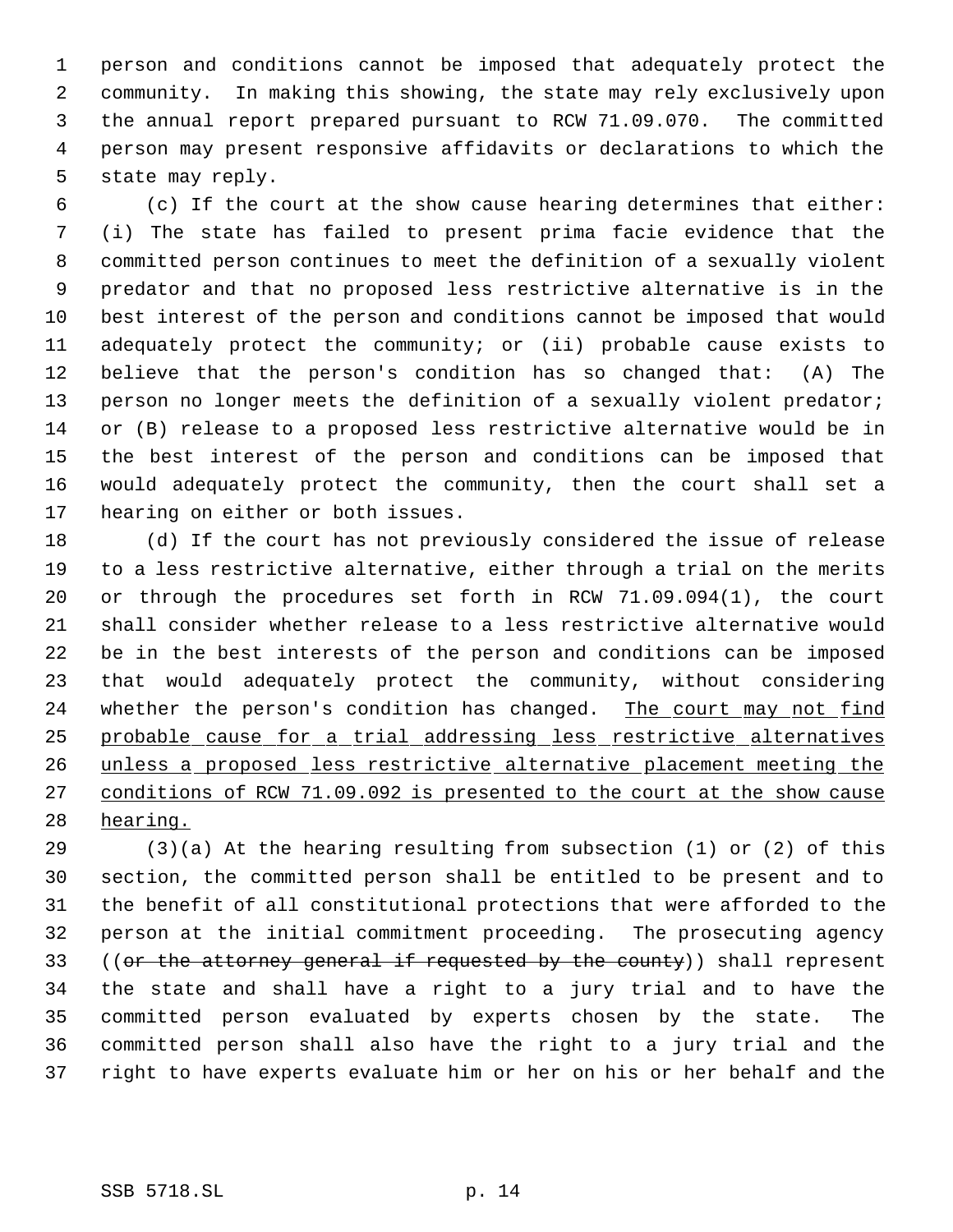court shall appoint an expert if the person is indigent and requests an appointment.

 (b) If the issue at the hearing is whether the person should be unconditionally discharged, the burden of proof shall be upon the state to prove beyond a reasonable doubt that the committed person's condition remains such that the person continues to meet the definition of a sexually violent predator. Evidence of the prior commitment trial 8 and disposition is admissible. The recommitment proceeding shall 9 otherwise proceed as set forth in RCW 71.09.050 and 71.09.060.

 (c) If the issue at the hearing is whether the person should be conditionally released to a less restrictive alternative, the burden of proof at the hearing shall be upon the state to prove beyond a reasonable doubt that conditional release to any proposed less restrictive alternative either: (i) Is not in the best interest of the committed person; or (ii) does not include conditions that would adequately protect the community. Evidence of the prior commitment trial and disposition is admissible.

 (4)(a) Probable cause exists to believe that a person's condition has "so changed," under subsection (2) of this section, only when 20 evidence exists, since the person's last commitment trial, or less restrictive alternative revocation proceeding, of a substantial change in the person's physical or mental condition such that the person either no longer meets the definition of a sexually violent predator or that a conditional release to a less restrictive alternative is in the person's best interest and conditions can be imposed to adequately protect the community.

 (b) A new trial proceeding under subsection (3) of this section may 28 be ordered, or <u>a trial proceeding may be</u> held, only when there is current evidence from a licensed professional of one of the following and the evidence presents a change in condition since the person's last commitment trial proceeding:

 (i) An identified physiological change to the person, such as paralysis, stroke, or dementia, that renders the committed person unable to commit a sexually violent act and this change is permanent; or

 (ii) A change in the person's mental condition brought about through positive response to continuing participation in treatment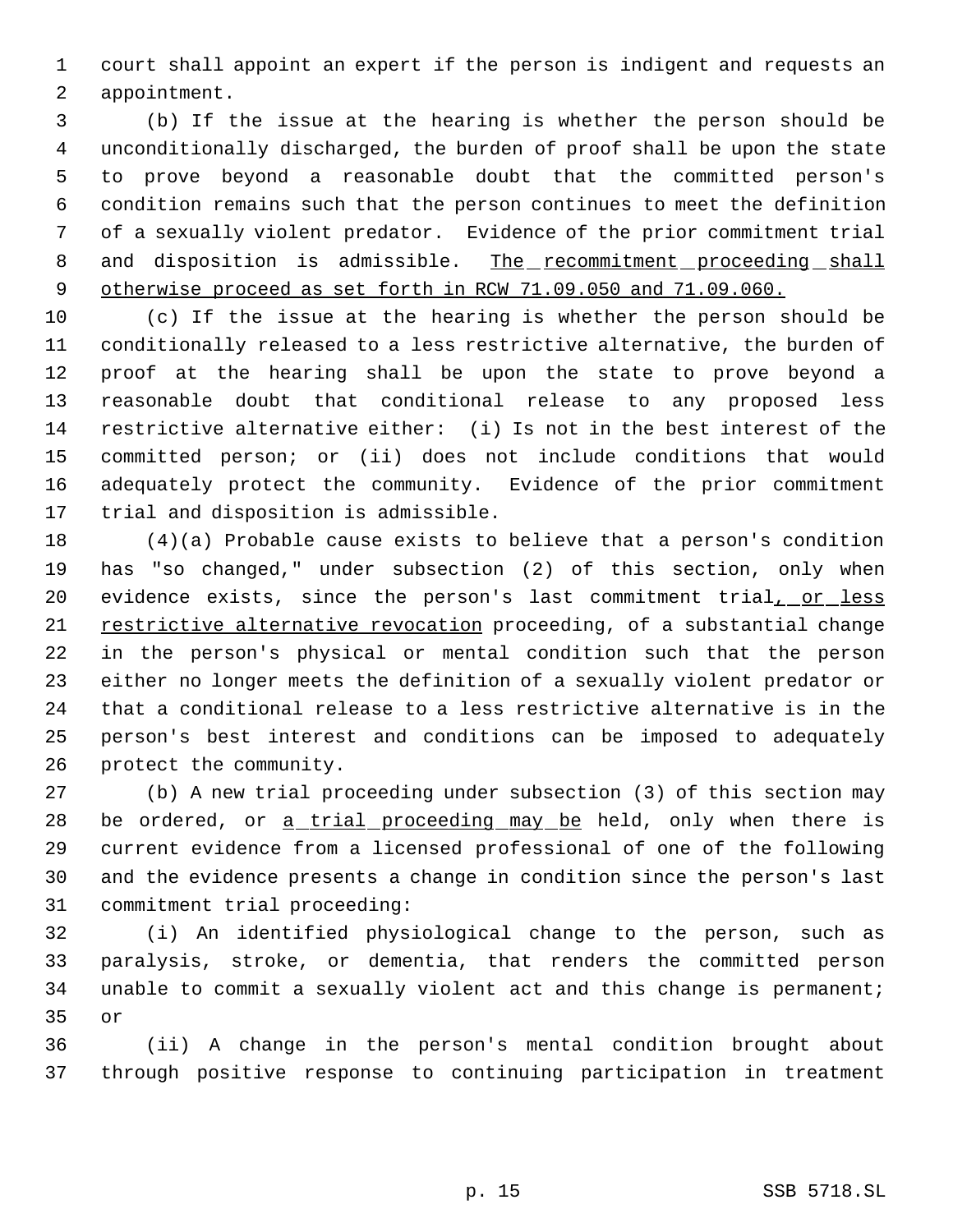which indicates that the person meets the standard for conditional release to a less restrictive alternative or that the person would be safe to be at large if unconditionally released from commitment.

 (c) For purposes of this section, a change in a single demographic factor, without more, does not establish probable cause for a new trial proceeding under subsection (3) of this section. As used in this section, a single demographic factor includes, but is not limited to, a change in the chronological age, marital status, or gender of the committed person.

 (5) The jurisdiction of the court over a person civilly committed pursuant to this chapter continues until such time as the person is unconditionally discharged.

 **Sec. 9.** RCW 71.09.092 and 1995 c 216 s 10 are each amended to read as follows:

 Before the court may enter an order directing conditional release to a less restrictive alternative, it must find the following: (1) The person will be treated by a treatment provider who is qualified to provide such treatment in the state of Washington under chapter 18.155 RCW; (2) the treatment provider has presented a specific course of treatment and has agreed to assume responsibility for such treatment and will report progress to the court on a regular basis, and will report violations immediately to the court, the prosecutor, the supervising community corrections officer, and the superintendent of 24 the special commitment center; (3) housing exists in Washington that is sufficiently secure to protect the community, and the person or agency providing housing to the conditionally released person has agreed in writing to accept the person, to provide the level of security required by the court, and immediately to report to the court, the prosecutor, the supervising community corrections officer, and the superintendent of the special commitment center if the person leaves the housing to which he or she has been assigned without authorization; (4) the person is willing to comply with the treatment provider and all requirements imposed by the treatment provider and by the court; and (5) the person will be under the supervision of the department of corrections and is willing to comply with supervision requirements imposed by the department of corrections.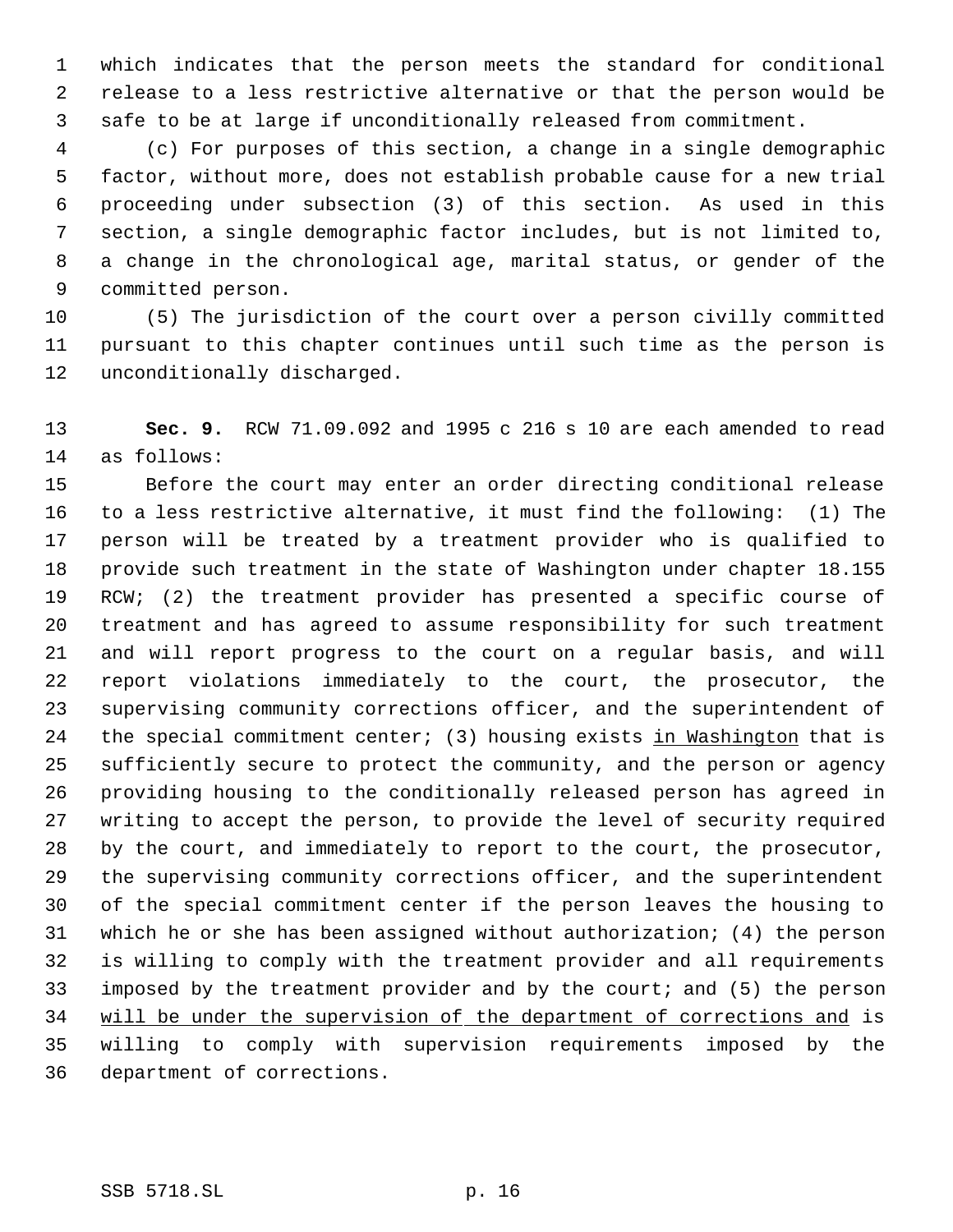**Sec. 10.** RCW 71.09.096 and 2001 c 286 s 12 are each amended to read as follows:

 (1) If the court or jury determines that conditional release to a less restrictive alternative is in the best interest of the person and includes conditions that would adequately protect the community, and the court determines that the minimum conditions set forth in RCW 71.09.092 and in this section are met, the court shall enter judgment and direct a conditional release.

 (2) The court shall impose any additional conditions necessary to ensure compliance with treatment and to protect the community. If the court finds that conditions do not exist that will both ensure the person's compliance with treatment and protect the community, then the person shall be remanded to the custody of the department of social and health services for control, care, and treatment in a secure facility as designated in RCW 71.09.060(1).

 (3) If the service provider designated by the court to provide inpatient or outpatient treatment or to monitor or supervise any other terms and conditions of a person's placement in a less restrictive alternative is other than the department of social and health services or the department of corrections, then the service provider so designated must agree in writing to provide such treatment, monitoring, or supervision in accord with this section. Any person providing or agreeing to provide treatment, monitoring, or supervision services pursuant to this chapter may be compelled to testify and any privilege with regard to such person's testimony is deemed waived.

 (4) Prior to authorizing any release to a less restrictive alternative, the court shall impose such conditions upon the person as are necessary to ensure the safety of the community. The court shall order the department of corrections to investigate the less restrictive alternative and recommend any additional conditions to the court. These conditions shall include, but are not limited to the following: Specification of residence, prohibition of contact with potential or past victims, prohibition of alcohol and other drug use, participation in a specific course of inpatient or outpatient treatment that may include monitoring by the use of polygraph and plethysmograph, monitoring through the use of global positioning satellite technology, supervision by a department of corrections community corrections officer, a requirement that the person remain within the state unless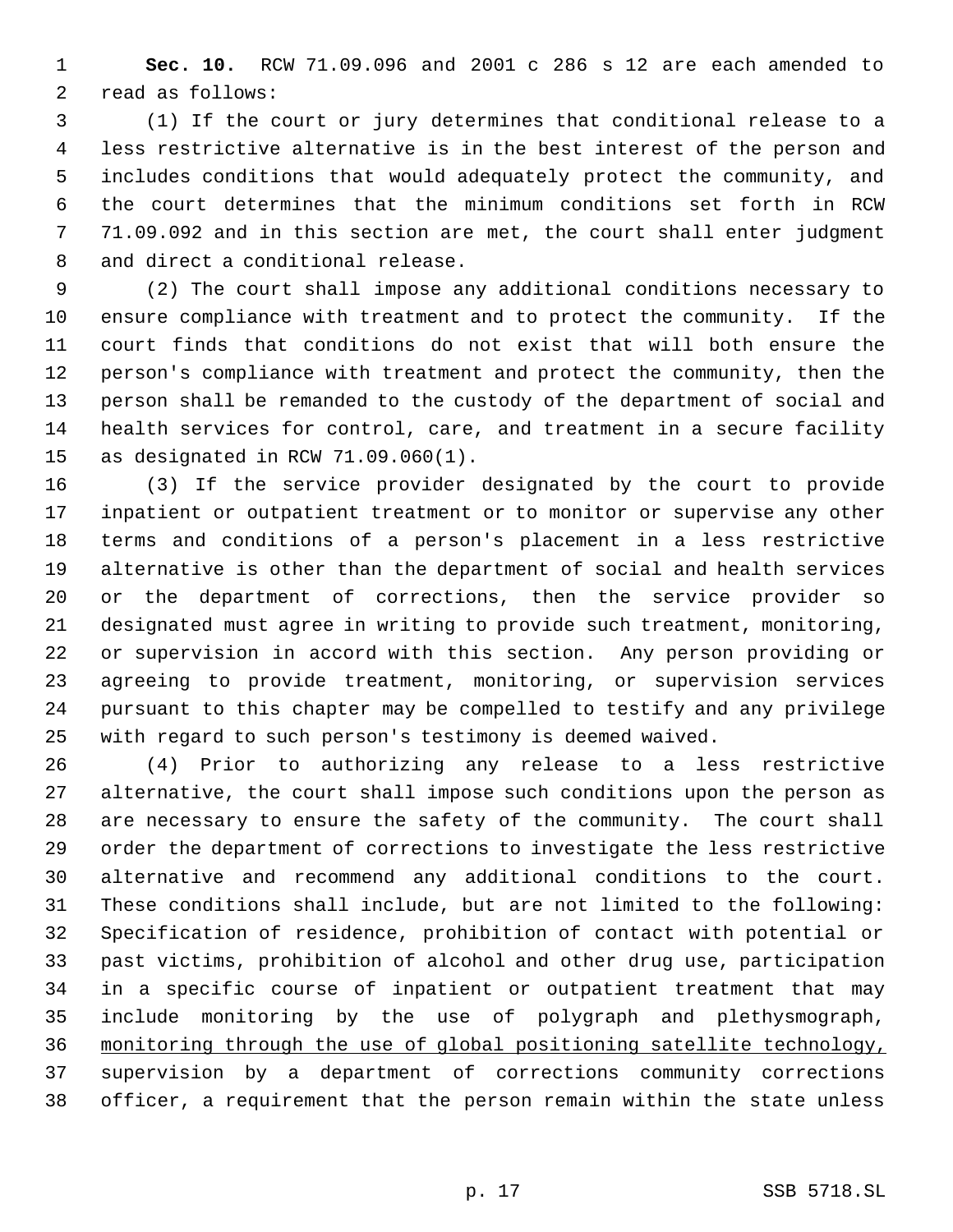the person receives prior authorization by the court, and any other conditions that the court determines are in the best interest of the person or others. A copy of the conditions of release shall be given to the person and to any designated service providers.

 (5) Any service provider designated to provide inpatient or outpatient treatment shall monthly, or as otherwise directed by the court, submit to the court, to the department of social and health services facility from which the person was released, to the 9 ((prosecutor - of - the - county - in - which - the - person - was - found - to - be - a 10 sexually violent predator)) prosecuting agency, and to the supervising community corrections officer, a report stating whether the person is complying with the terms and conditions of the conditional release to a less restrictive alternative.

 (6) Each person released to a less restrictive alternative shall have his or her case reviewed by the court that released him or her no later than one year after such release and annually thereafter until the person is unconditionally discharged. Review may occur in a shorter time or more frequently, if the court, in its discretion on its own motion, or on motion of the person, the secretary, or the 20 prosecuting ((attorney)) agency so determines. The sole question to be determined by the court is whether the person shall continue to be conditionally released to a less restrictive alternative. The court in making its determination shall be aided by the periodic reports filed pursuant to subsection (5) of this section and the opinions of the secretary and other experts or professional persons.

 **Sec. 11.** RCW 71.09.098 and 2006 c 282 s 1 are each amended to read as follows:

28 (( $\left(1\right)$  - Any - service - provider - submitting - reports - pursuant - to - RCW  $71.09.096(6)$ , the supervising community corrections  $-$  officer,  $-$  the 30 prosecuting attorney, or the attorney general may petition the court, or the court on its own motion may schedule an immediate hearing, for 32 the -purpose - of -revoking - or -modifying - the -terms - of - the -person's conditional release to a less restrictive alternative if the petitioner or the court believes the released person is not complying with the terms and conditions of his or her release or is in need of additional 36 care, monitoring, supervision, or treatment.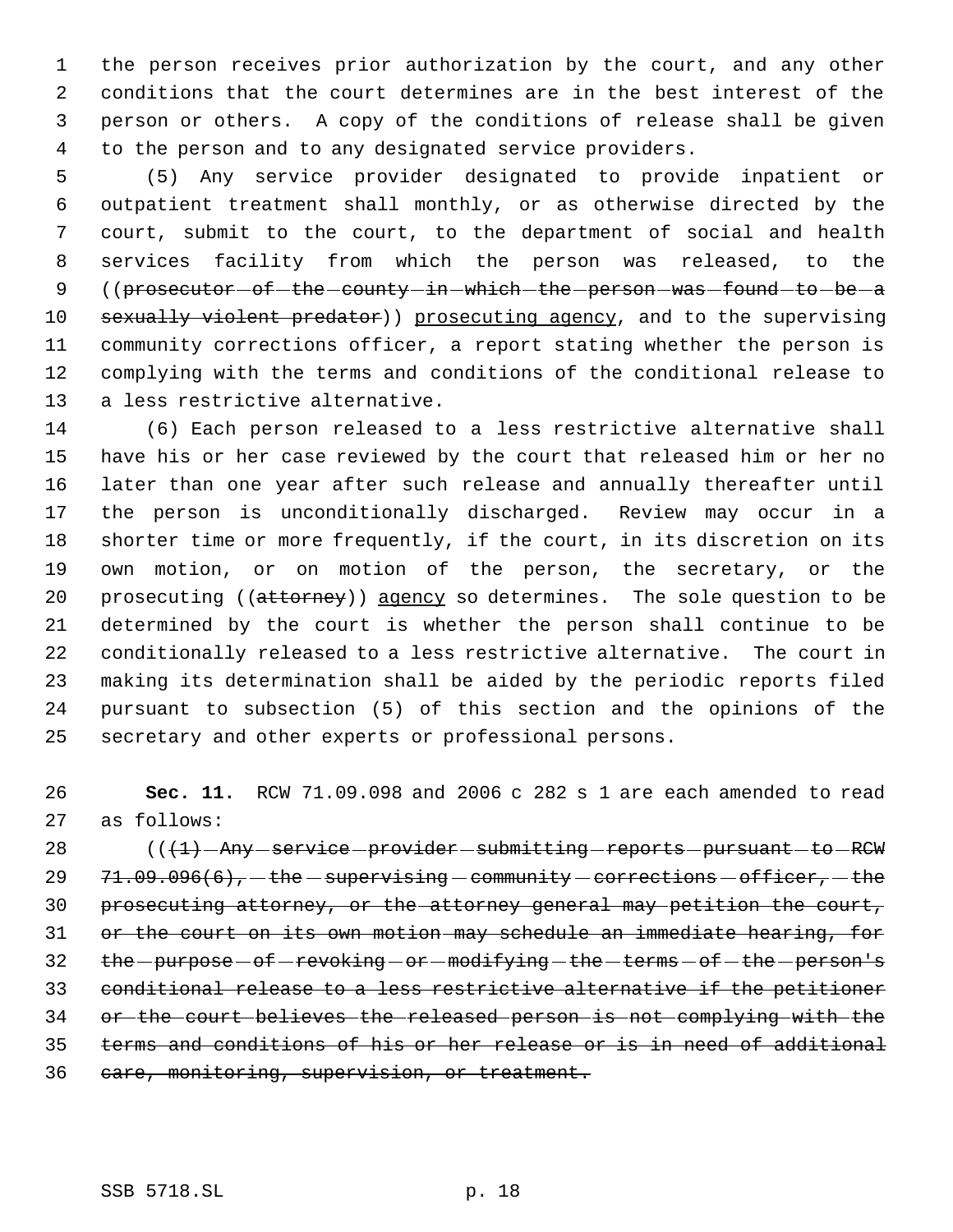1  $(2)$  - If - the - prosecuting - attorney, - the - supervising - community 2 corrections officer, or the court, based upon-information received by 3 them, reasonably believes that a conditionally released person is not 4 complying-with-the-terms-and-conditions-of-his-or-her-conditional 5 release-to-a-less-restrictive-alternative,-the-court-or-community 6 corrections officer may order that the conditionally released person be 7 apprehended and taken into custody until such time as a hearing can be 8 scheduled-to-determine-the-facts-and-whether-or-not-the-person's 9 conditional release should be revoked or modified. A law enforcement 10 officer,  $-w$ ho  $-h$ as  $-responded$   $-$  to  $-a$   $-$  request  $-$  for  $-a$  assistance  $-$  from  $-a$ 11 department  $-\frac{employee}{map} - \frac{map-rehend - \frac{and}{take} - \frac{into - \text{custody} - \text{the}}{the}$ 12 conditionally released person if the law enforcement officer reasonably 13 believes that the conditionally released person is not complying with 14 the terms and conditions of his or her conditional release to a less 15 restrictive-alternative. The-conditionally-released-person-may-be 16 detained in -the -county -jail -or -returned -to -the -secure -community 17 transition facility. The court shall be notified before the close of 18 the  $-$  next  $-$  judicial  $-$  day  $-$  of  $-$  the  $-$  person's  $-$  apprehension. Both  $-$  the 19 prosecuting attorney and the conditionally released person shall have 20  $the$  -right -to -request - an -immediate -mental - examination - of -the 21 conditionally released person. If the conditionally released person is 22 indigent, the court shall, upon request, assist him or her in obtaining 23 a qualified expert or professional person to conduct the examination.

 $(3)$  - The - court, - upon - receiving - notification - of - the - person's 25 apprehension, shall -promptly schedule - a hearing. The -issue - to - be determined is whether the state has proven by a preponderance of the evidence that the conditionally released person did not comply with the 28 terms-and-conditions-of-his-or-her-release. Hearsay-evidence-is admissible if the court finds it otherwise reliable. At the hearing, 30 the court shall determine whether the person shall continue to be conditionally released on the same or modified conditions or whether his or her conditional release shall be revoked and he or she shall be committed to total confinement, subject to release only in accordance 34 with provisions of this chapter.))

35 (1) Any service provider submitting reports pursuant to RCW 36 71.09.096(6), the supervising community corrections officer, the 37 prosecuting agency, or the secretary's designee may petition the court 38 for an immediate hearing for the purpose of revoking or modifying the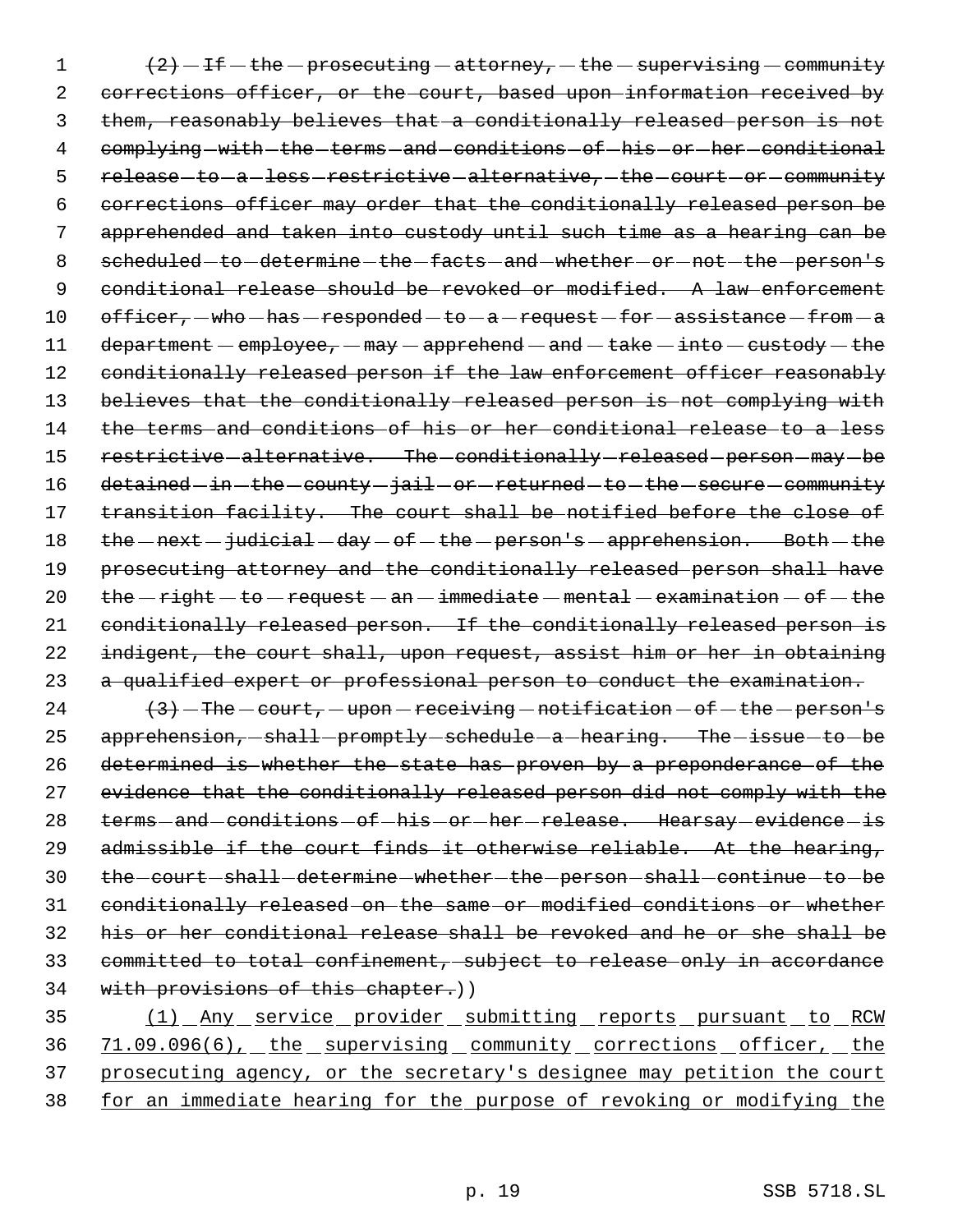1 terms of the person's conditional release to a less restrictive alternative if the petitioner believes the released person: (a) Violated or is in violation of the terms and conditions of the court's 4 conditional release order; or (b) is in need of additional care, monitoring, supervision, or treatment. (2) The community corrections officer or the secretary's designee may restrict the person's movement in the community until the petition is determined by the court. The person may be taken into custody if: (a) The supervising community corrections officer, the secretary's designee, or a law enforcement officer reasonably believes the person has violated or is in violation of the court's conditional release order; or 13 (b) The supervising community corrections officer or the secretary's designee reasonably believes that the person is in need of 15 additional care, monitoring, supervision, or treatment because the person presents a danger to himself or herself or others if his or her conditional release under the conditions imposed by the court's release order continues. (3)(a) Persons taken into custody pursuant to subsection (2) of this section shall: (i) Not be released until such time as a hearing is held to determine whether to revoke or modify the person's conditional release order and the court has issued its decision; and (ii) Be held in the county jail, at a secure community transition facility, or at the total confinement facility, at the discretion of the secretary's designee. 27 (b) The court shall be notified before the close of the next judicial day that the person has been taken into custody and shall promptly schedule a hearing. (4) Before any hearing to revoke or modify the person's conditional 31 release order, both the prosecuting agency and the released person shall have the right to request an immediate mental examination of the 33 released person. If the conditionally released person is indigent, the court shall, upon request, assist him or her in obtaining a qualified expert or professional person to conduct the examination. (5) At any hearing to revoke or modify the conditional release

order: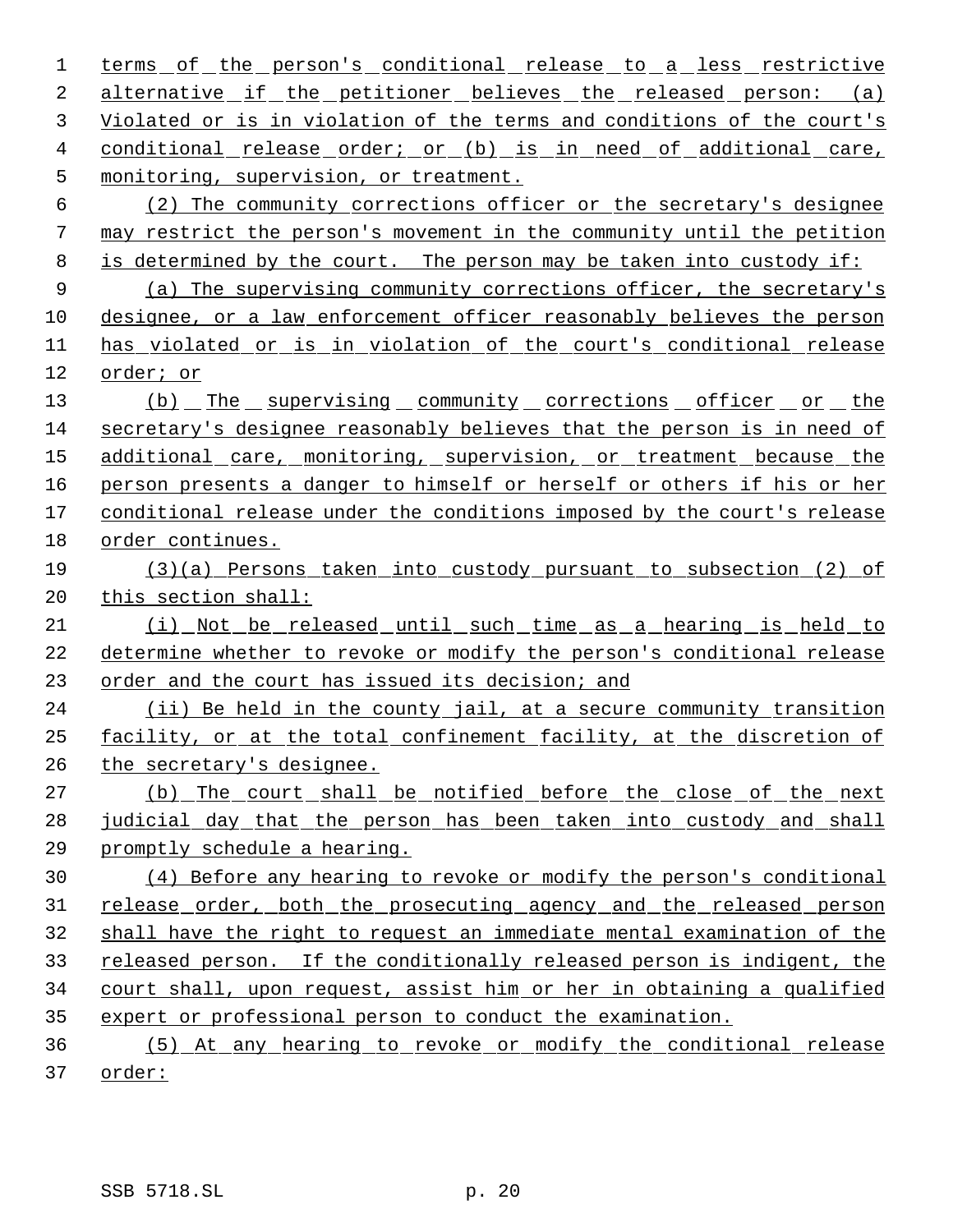(a) The prosecuting agency shall represent the state, including determining whether to proceed with revocation or modification of the conditional release order;

 (b) Hearsay evidence is admissible if the court finds that it is otherwise reliable; and

 (c) The state shall bear the burden of proving by a preponderance of the evidence that the person has violated or is in violation of the court's conditional release order or that the person is in need of additional care, monitoring, supervision, or treatment.

 (6)(a) If the court determines that the state has met its burden referenced in subsection (5)(c) of this section, and the issue before the court is revocation of the court's conditional release order, the 13 court shall consider the evidence presented by the parties and the following factors relevant to whether continuing the person's conditional release is in the person's best interests or adequate to protect the community:

 (i) The nature of the condition that was violated by the person or that the person was in violation of in the context of the person's criminal history and underlying mental conditions;

20 (ii) The degree to which the violation was intentional or grossly negligent;

 (iii) The ability and willingness of the released person to strictly comply with the conditional release order;

24 (iv) The degree of progress made by the person in community-based treatment; and

 (v) The risk to the public or particular persons if the conditional 27 release continues under the conditional release order that was violated.

 (b) Any factor alone, or in combination, shall support the court's determination to revoke the conditional release order.

 (7) If the court determines the state has met its burden referenced in subsection (5)(c) of this section, and the issue before the court is modification of the court's conditional release order, the court shall modify the conditional release order by adding conditions if the court determines that the person is in need of additional care, monitoring, supervision, or treatment. The court has authority to modify its 37 conditional release order by substituting a new treatment provider,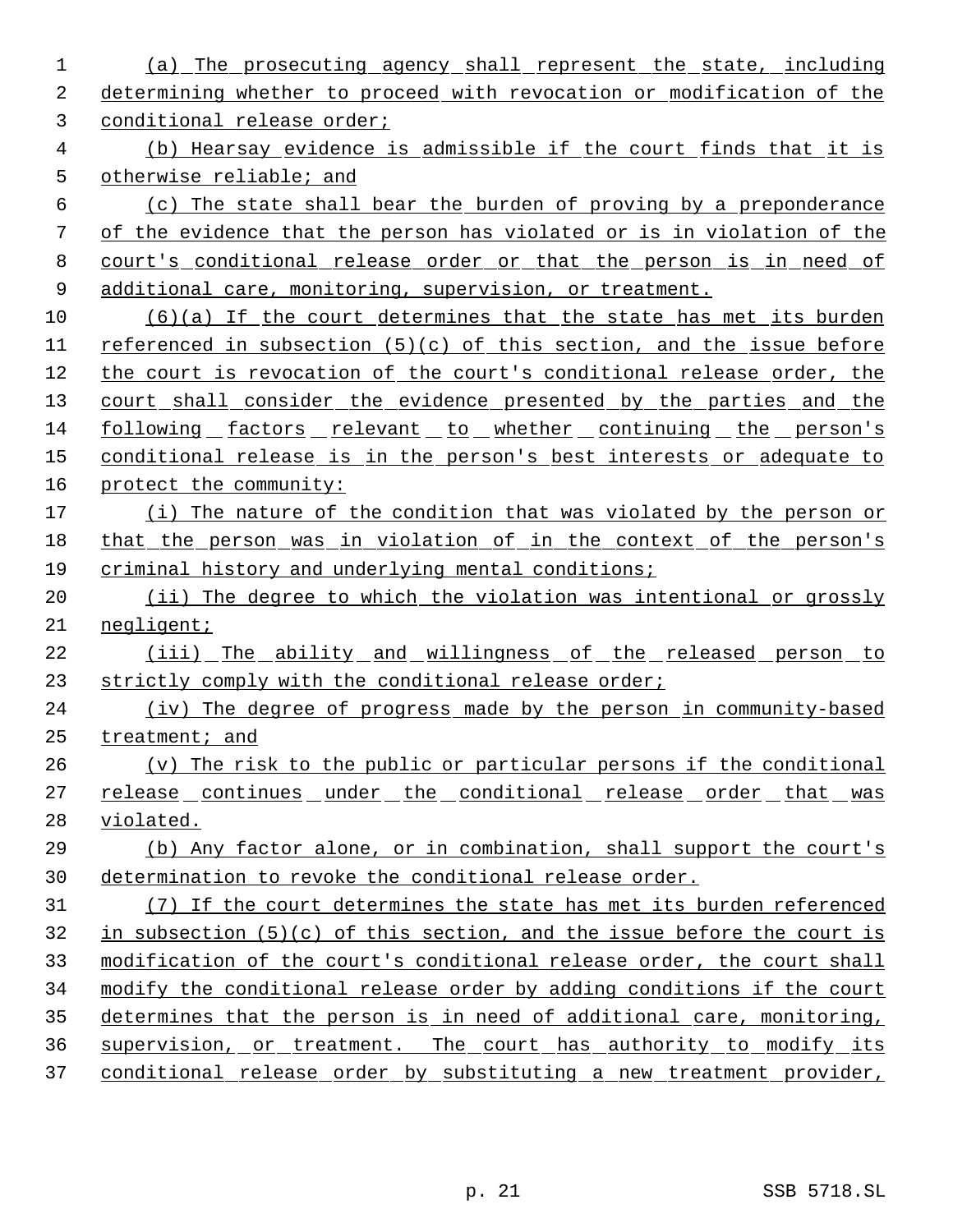requiring new housing for the person, or imposing such additional supervision conditions as the court deems appropriate.

 (8) A person whose conditional release has been revoked shall be 4 remanded to the custody of the secretary for control, care, and 5 treatment in a total confinement facility as designated in RCW 71.09.060(1). The person is thereafter eligible for conditional release only in accord with the provisions of RCW 71.09.090 and related statutes.

 NEW SECTION. **Sec. 12.** A new section is added to chapter 71.09 RCW to read as follows:

 The department of social and health services shall provide to the prosecuting agency a copy of all reports made by the department to law enforcement in which a person detained or committed under this chapter is named or listed as a suspect, witness, or victim, as well as a copy of all reports received from law enforcement.

 **Sec. 13.** RCW 71.09.112 and 2002 c 19 s 1 are each amended to read as follows:

 A person subject to court order under the provisions of this chapter who is thereafter convicted of a criminal offense remains under 20 the jurisdiction of the department and shall be returned to the custody 21 of the department following: (1) Completion of the criminal sentence; 22 or (2) release from confinement in a state<sub>r</sub> federal, or local 23 correctional facility( $\left(\frac{1}{2} + \frac{1}{2} + \frac{1}{2} + \frac{1}{2} + \frac{1}{2} + \frac{1}{2} + \frac{1}{2} + \frac{1}{2} + \frac{1}{2} + \frac{1}{2} + \frac{1}{2} + \frac{1}{2} + \frac{1}{2} + \frac{1}{2} + \frac{1}{2} + \frac{1}{2} + \frac{1}{2} + \frac{1}{2} + \frac{1}{2} + \frac{1}{2} + \frac{1}{2} + \frac{1}{2} + \frac{1}{2} + \frac{1}{2} + \$ 24 department)). Any conditional release order shall be immediately 25 revoked upon conviction for a criminal offense.

 This section does not apply to persons subject to a court order under the provisions of this chapter who are thereafter sentenced to life without the possibility of release.

 **Sec. 14.** RCW 71.09.350 and 2004 c 38 s 14 are each amended to read as follows:

 (1) Examinations and treatment of sexually violent predators who are conditionally released to a less restrictive alternative under this chapter shall be conducted only by certified sex offender treatment providers or certified affiliate sex offender treatment providers under chapter 18.155 RCW unless the court or the department of social and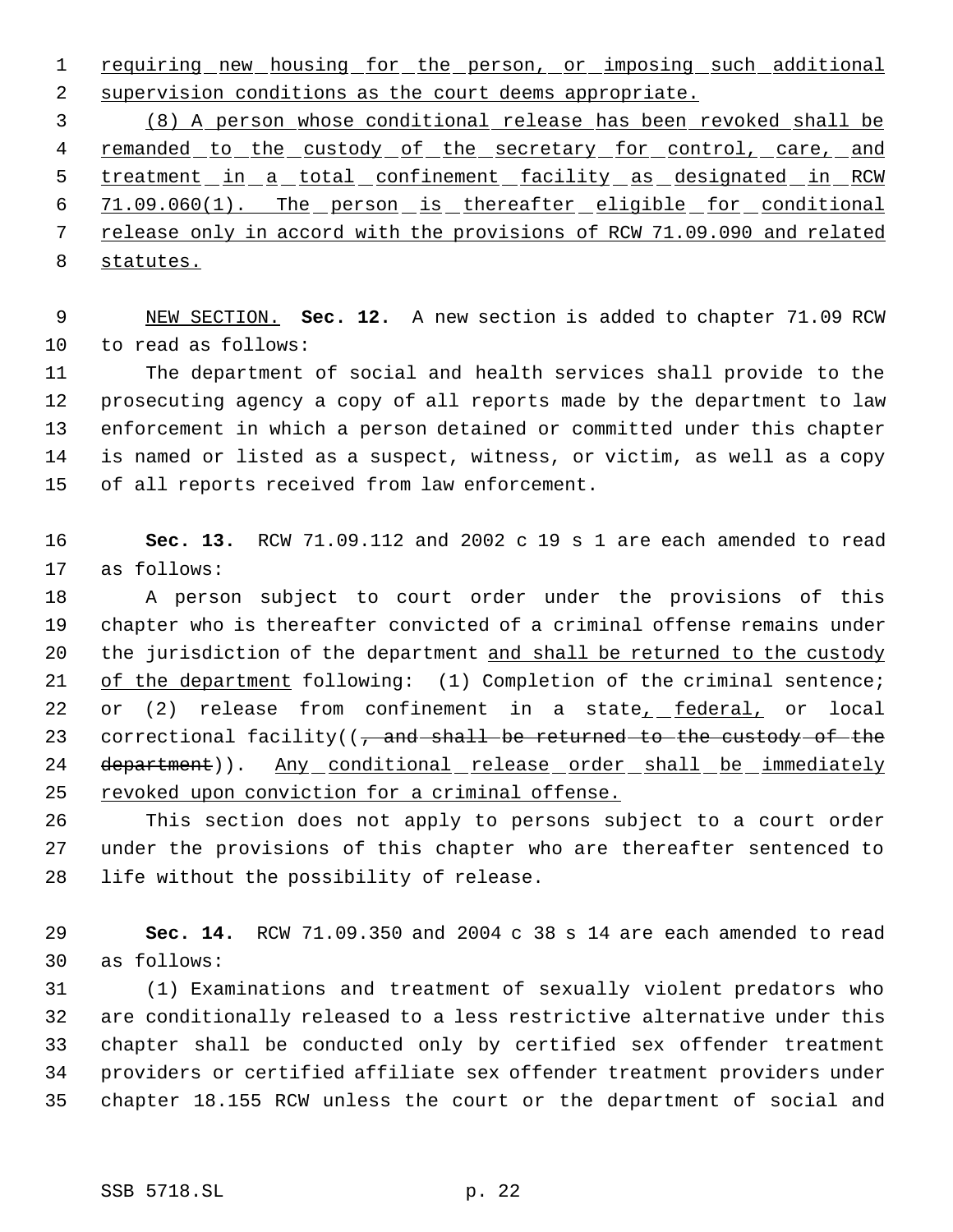1 health services finds that: (a) The ((court-ordered less restrictive 2 alternative placement is located in another state; (b) the)) treatment 3 provider is employed by the department; or  $((e+))$  (b)(i) all certified sex offender treatment providers or certified affiliate sex offender treatment providers become unavailable to provide treatment within a reasonable geographic distance of the person's home, as determined in rules adopted by the department of social and health services; and (ii) the evaluation and treatment plan comply with the rules adopted by the department of social and health services.

 A treatment provider approved by the department of social and 11 health services under  $((e+))$  (b) of this subsection, who is not certified by the department of health, shall consult with a certified sex offender treatment provider during the person's period of treatment to ensure compliance with the rules adopted by the department of health. The frequency and content of the consultation shall be based on the recommendation of the certified sex offender treatment provider.

 (2) A treatment provider, whether or not he or she is employed or approved by the department of social and health services under subsection (1) of this section or otherwise certified, may not perform or provide treatment of sexually violent predators under this section if the treatment provider has been:

(a) Convicted of a sex offense, as defined in RCW 9.94A.030;

 (b) Convicted in any other jurisdiction of an offense that under the laws of this state would be classified as a sex offense as defined in RCW 9.94A.030; or

 (c) Suspended or otherwise restricted from practicing any health care profession by competent authority in any state, federal, or foreign jurisdiction.

 (3) Nothing in this section prohibits a qualified expert from examining or evaluating a sexually violent predator who has been conditionally released for purposes of presenting an opinion in court proceedings.

 NEW SECTION. **Sec. 15.** This act applies to all persons currently committed or awaiting commitment under chapter 71.09 RCW either on, before, or after the effective date of this act, whether confined in a secure facility or on conditional release.